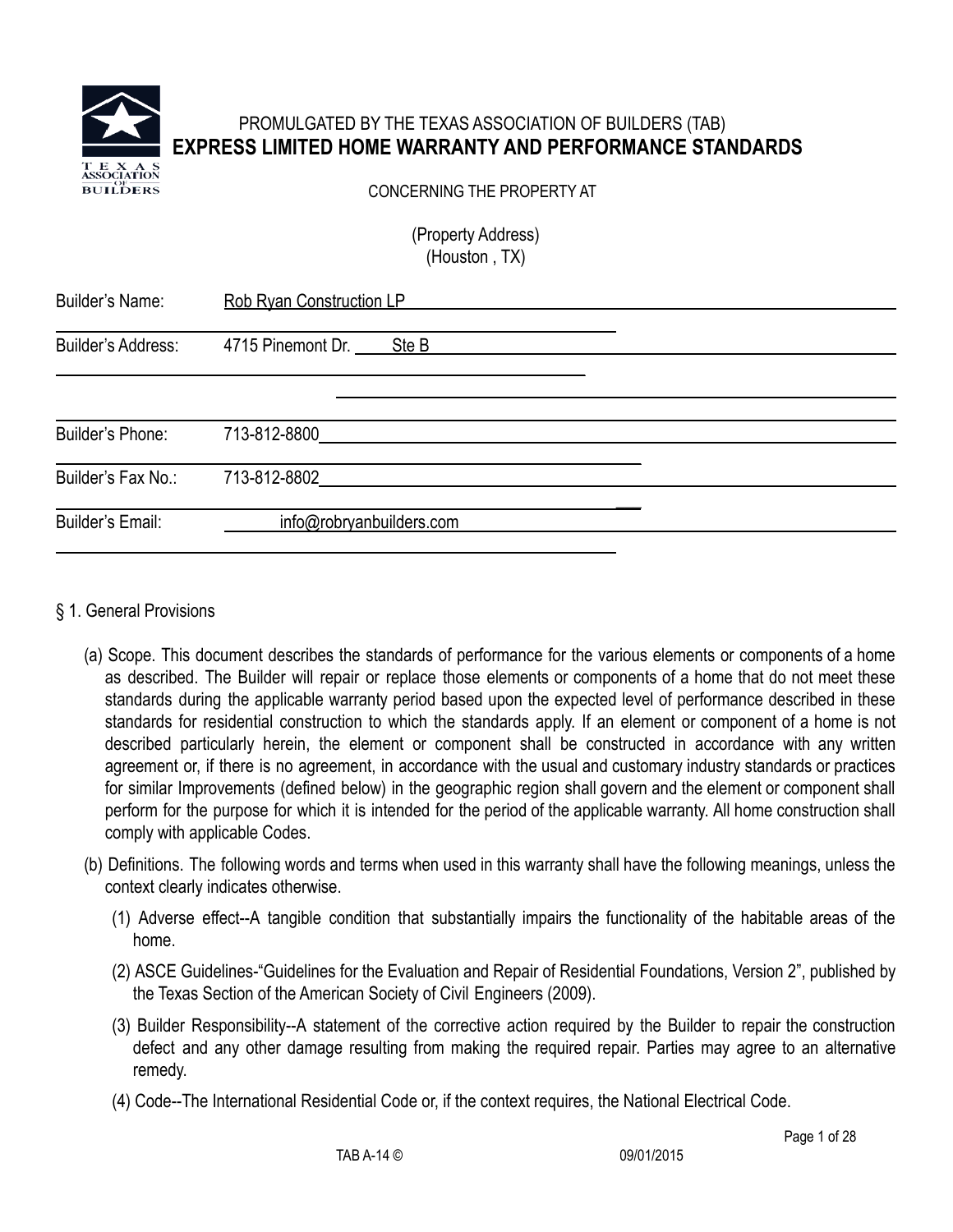- (5) Electrical Standard--for residential construction located in a municipality, a standard contained in the version of the National Electrical Code (NEC) applicable to electrical aspects of residential construction in the municipality under Local Government Code § 214.214 and that is effective on the date of commencement of construction of the home;
- (6) Excessive or excessively--a quantity, amount or degree that exceeds that which is normal, usual or reasonable under the circumstance.
- (7) Exclusion--items, conditions or situations not warranted or not covered by a performance standard.
- (8) Extreme Weather Condition(s)--weather conditions in excess of or outside of the scope of the design criteria stated or assumed for the circumstance or locale in the Code.
- (9) The International Residential Code (IRC)--substantial compliance with the version of the IRC for One- and Two-Family Dwellings published by the International Code Council (ICC) as follows:
	- (A) for residential construction of the non-electrical standards of a One- and Two-Family Dwelling located in a municipality, the version of the IRC applicable to non-electrical aspects of residential construction in the municipality under Local Government Code § 214.212 and which is effective on the date of commencement of construction of the home;
	- (B) for residential construction of a One- and Two-Family Dwelling in the unincorporated area of a county, the version of the International Residential Code published as of May 1, 2008, or the version of the IRC that is applicable in the county seat of that county, including any other applicable Codes required by statute.
- (10) Major Structural Components--the load-bearing portions, and the integral connection between them, of the following elements of a home:
	- (A) Footings and Foundations;
	- (B) Beams;
	- (C) Headers;
	- (D) Girders;
	- (E) Lintels;
	- (F) Columns (other than a column that is designed to be cosmetic);
	- (G) Load-Bearing portions of walls and partitions;
	- (H) Roof framing systems, to include ceiling framing;
	- (I) Floor systems; and
	- (J) Masonry Arches.
- (11) Manufactured Product--a component of the home that was manufactured away from the site of the home and that was installed in the home without significant modifications to the product as manufactured. Manufactured products commonly installed in residential construction include but are not limited to dishwashers, cook tops, ovens, refrigerators, trash compactors, microwave ovens, kitchen vent fans, central air conditioning coils and compressors, furnace heat exchangers, water heaters, carpet, windows, doors, light fixtures, fireplace inserts, pipes and electrical wires. For purposes of this warranty, a manufactured product includes any component of a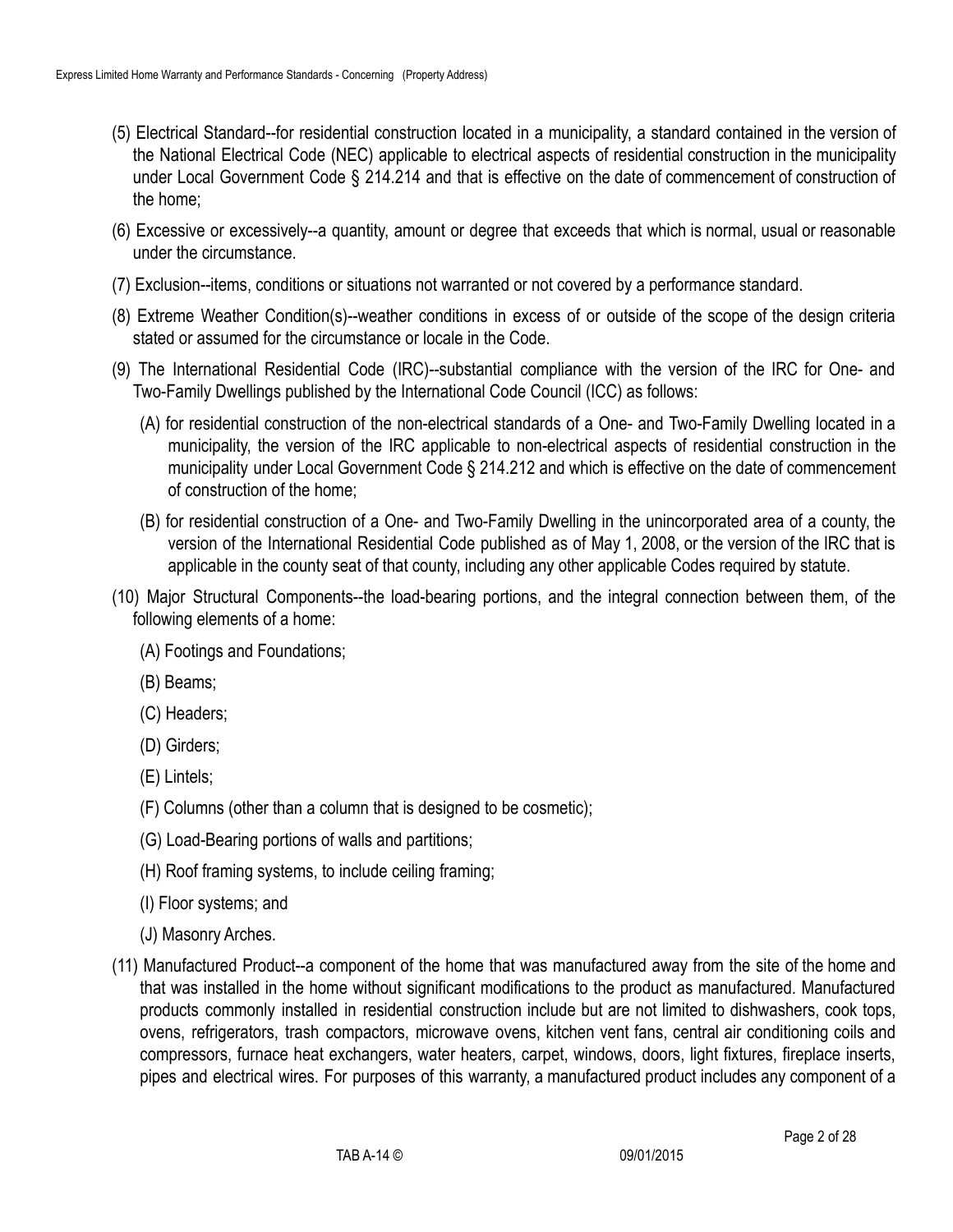home for which the manufacturer provides a warranty, provided that the manufacturer permits transfer of the warranty to the homeowner.

- (12) Original Construction Elevations--actual elevations of the foundation taken before, on or about the Effective Date of Warranty of the residential construction project. Such actual elevations shall include elevations of porches and garages if those structures are part of a monolithic foundation. To establish original construction elevations, elevations shall be taken at a rate of at least one elevation per 100 square feet showing a reference point and shall be taken at a rate of at least one elevation per 10 linear feet along the perimeter of the foundation, subject to obstructions. Each elevation shall be taken on the surface of the foundation or on the surface of the floor covering on the foundation, if any. For elevations taken on floor coverings, the type of floor covering shall be recorded at each elevation location. If no such actual elevations are taken then the foundation for the habitable areas of the home are presumed to be level +/- 0.75 inch (three-quarters of an inch) over the entire area of the foundation.
- (13) Performance Standard(s)--the standard(s) to which a home or an element or component of a home constructed as a part of new home construction or a material improvement or interior renovation must perform.
- (14) Span (L)--the distance between two supports for structural elements supported at both ends. For cantilever elements, L shall be determined as twice the distance from the last support to the unsupported end of the element. For calculating overall deflection or tilt of slab foundations, L shall be defined as the edge to edge distance across any slab cross-section for which deflection or tilt is to be calculated.
- (15) Substantial Completion--achieved when:
	- (A) the stage of construction when a new home, addition, improvement, or alteration to an existing home is sufficiently complete that the home, addition, improvement or alteration can be occupied or used for its intended purpose; or
	- (B) if required, the issuance of a final certificate of inspection or occupancy by the applicable governmental authority; or
	- (C) if no final inspection or certificate of occupancy is required, when all electrical, mechanical, and plumbing final inspections, or all other required inspections, have been approved or all approvals for occupancy have been received from any applicable governmental authority;
	- (D) provided however, that if Owner moves into the home or Improvements, the home or Improvements shall be deemed to be substantially completed.
- (16) Resolving conflicts among construction standards. During the construction of the home, when an inconsistency exists between the Code, manufacturer's instructions and specifications, the standard required by the United States Department of Housing and Urban Development for Federal Housing Administration or Veterans Administration programs, or ANSI/ASHRAE Standard (62.2-2003), the most restrictive requirement shall apply.
- (17)Improvement(s)--any labor, materials, or other work supplied by Builder or its independent contractors or suppliers in performance of the contract documents or other written agreements, including, but not limited to, design plans or specifications.
- § 2. General Provisions for New Homes, Material Improvements and Interior Renovations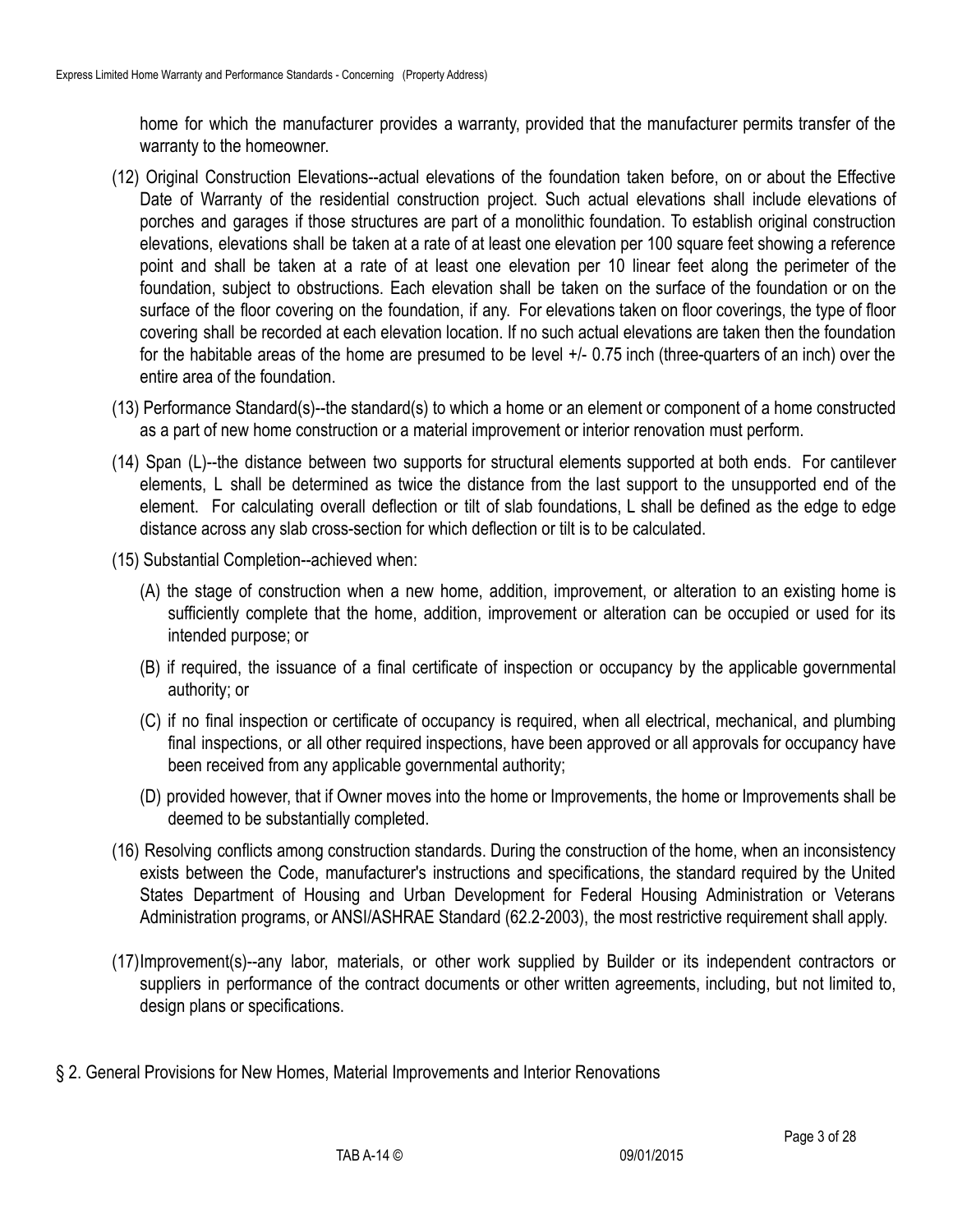- (a) Builder Responsibilities for Compliance with Performance Standards and Repair Obligations.
	- (1) Builder's Work. The Builder is responsible for all work performed under the direction of the Builder for the period of the applicable warranty. The Builder is only responsible for construction defects about which the Builder receives written notice on or before the second anniversary of the date of discovery of the alleged construction defect but in no event later than ninety days following the expiration of the applicable warranty period, and not later than the thirtieth day after the tenth anniversary of:
		- (A) the date of the initial transfer of title from the Builder to the initial owner of the affected home or improvement; or
		- (B) if the transaction that is the subject of the dispute did not involve a title transfer, the date that the construction was substantially complete unless otherwise expressly stated herein.
	- (2) Repair Obligations. Unless otherwise stated under the various performance standards herein, if any such performance standard is not met, the Builder shall take such action as is necessary to bring the variance within the standard.
	- (3) Repair Condition. In connection with a repair of a construction defect, any repairs performed by the Builder will include those components of the home that have to be removed or altered in order to repair the construction defect. Repair shall be made so that the condition is returned to its condition as it existed at the time immediately preceding the construction defect. A repair or action bringing a variance within the standard under this warranty shall not cause the period of the applicable warranty to be extended.
	- (4) Finish. Surfaces altered incident to any repair will be finished or touched up to match the surrounding area as closely as practical. In connection with the repair of finish or surface material, such as paint, wallpaper, flooring or a hard surface, the Builder will match the standard and grade as closely as reasonably possible. Builder will attempt to match the finish, but will not be responsible for discontinued patterns or materials, color variations or shade variations. When the surface finish material must be replaced and the original material has been discontinued, the Builder is responsible for installing replacement material substantially similar in appearance to the original material.
	- (5) Manufactured Products. The Builder shall install all manufactured products in accordance with the manufacturer's instructions and specifications.
		- (A) The Builder shall use only new manufactured products and parts unless otherwise agreed in writing by the parties. If the Builder did not install a manufactured product in accordance with the manufacturer's specifications or use newly manufactured parts as required, the Builder shall take such action as is necessary to bring the variance within the standard.
		- (B) The homeowner shall notify the Builder in writing of a known construction defect not later than the second anniversary of the date of discovery of the construction defect or not later than ninety days following the applicable warranty period and not later than the thirtieth day after the tenth anniversary of: (i) the date of the initial transfer of title from the Builder to the initial owner of the affected home or improvement; or (ii) if the transaction that is the subject of the dispute did not involve a title transfer, the date that the construction was substantially complete unless otherwise expressly stated herein.
	- (6) Specialty Feature. Notwithstanding a performance standard stated in this Express Home Warranty, a specialty feature, which is work performed or material supplied incident to certain design elements shown on the construction plans and specifications and agreed to in writing by the Builder and the homeowner, shall be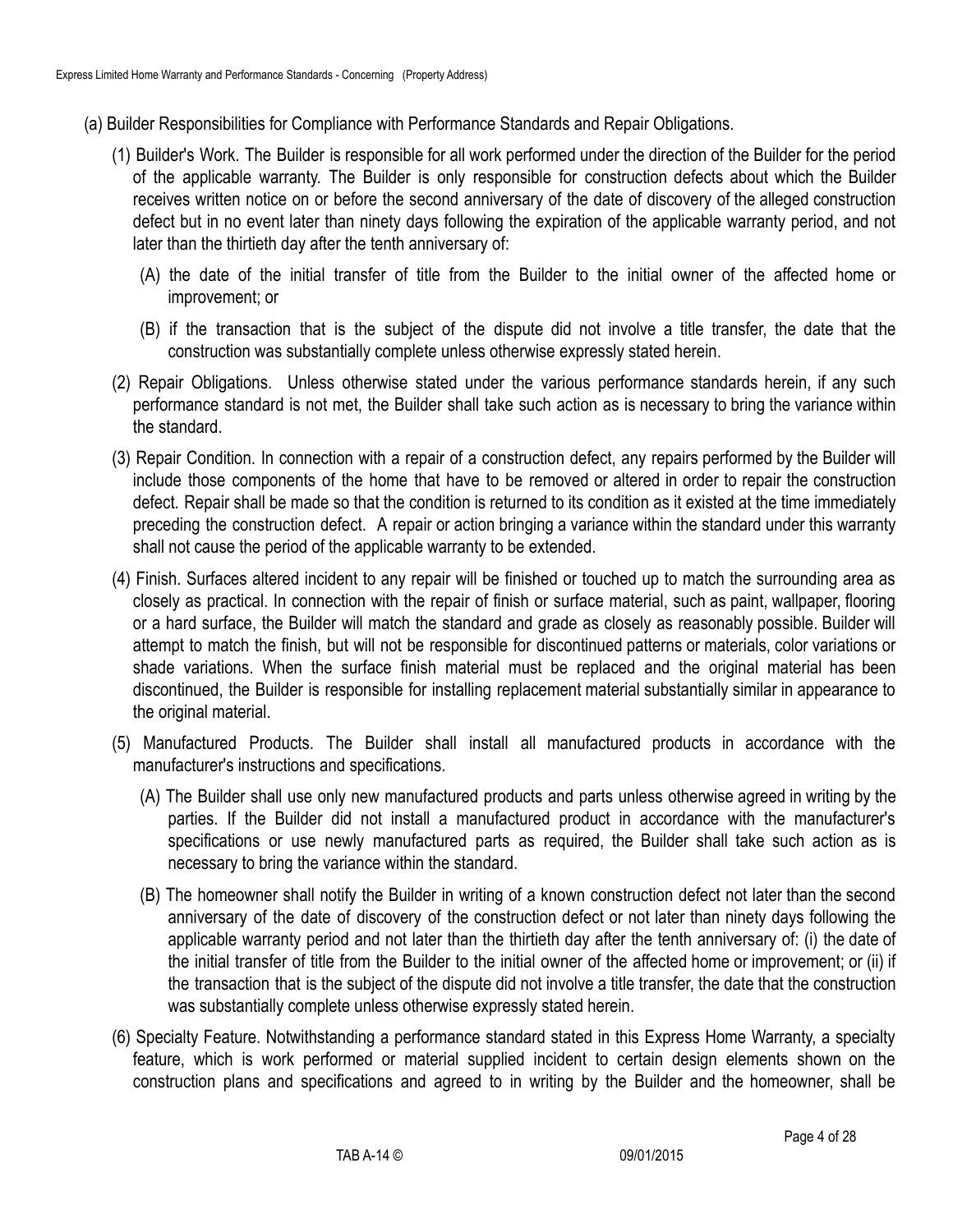deemed to be compliant with the performance standards stated herein so long as all items are compliant with the Code.

- (b) Exceptions and Exclusions from Builder's Responsibilities.
	- (1) The Builder is not responsible for repair, loss or damage to a component or that part of a component of a home caused by or made worse by any of the following:
		- (A) Work performed or material supplied incident to construction, modification or repair to the home performed by anyone other than the Builder or persons providing work or material at the direction of the Builder.
		- (B) The negligence, improper maintenance, misuse, abuse, failure to follow manufacturer's recommendations, failure to take reasonable action to mitigate damage, failure to take reasonable action to maintain the residence or other action or inaction of anyone other than the Builder or persons providing work or material at the direction of the Builder.
		- (C) Failure of the homeowner to comply with the homeowner's responsibilities as set forth in subsection (c) of this section or as may be stated separately elsewhere in this warranty.
		- (D) Alterations to the grade of the soil that are not in compliance with the Code or applicable governmental regulations.
		- (E) Normal wear and tear or normal deterioration to any component of the home.
		- (F) Extreme weather conditions.
		- (G) Riot, civil commotion, war, terrorism, vandalism, aircraft, vehicle or boat.
		- (H) Fire, smoke or water damage unless such loss or damage is a direct result of a construction defect.
		- (I) Change in the underground water table that exerts pressure on, seeps, or leaks under the home, sidewalk, driveway, foundation or other structure or causes subsidence or sinkholes.
		- (J) Erosion or accretion of soils unless such loss or damage is a direct result of a construction defect.
		- (K) Insects, birds, rodents, vermin or other wild or domestic animals unless such loss or damage is a direct result of a construction defect.
		- (L) The quality and potability of water unless caused by a construction defect.
		- (M) While the home is being used primarily for nonresidential purposes.
		- (N) Use for which the home or the component of the home was not designed.
		- (O) Use that exceeds the normal design loads prescribed by the Code or the engineer of record.
		- (P) Homeowner delay in reporting a known construction defect or failing to take reasonable action necessary to prevent further damage to the home.
		- (Q) For remodeling projects, improvements, alterations or additions to an existing residence where the performance standard cannot be achieved due to an existing condition.
		- (R) Abuse or misuse of a home component or manufactured product by anyone other than the Builder or persons providing work or material at the direction of the Builder.
	- (2) No Actual Physical Damage. The Builder shall not be responsible for any condition that does not result in actual physical damage to the home, including, but not limited to the presence of radon gas, formaldehyde or other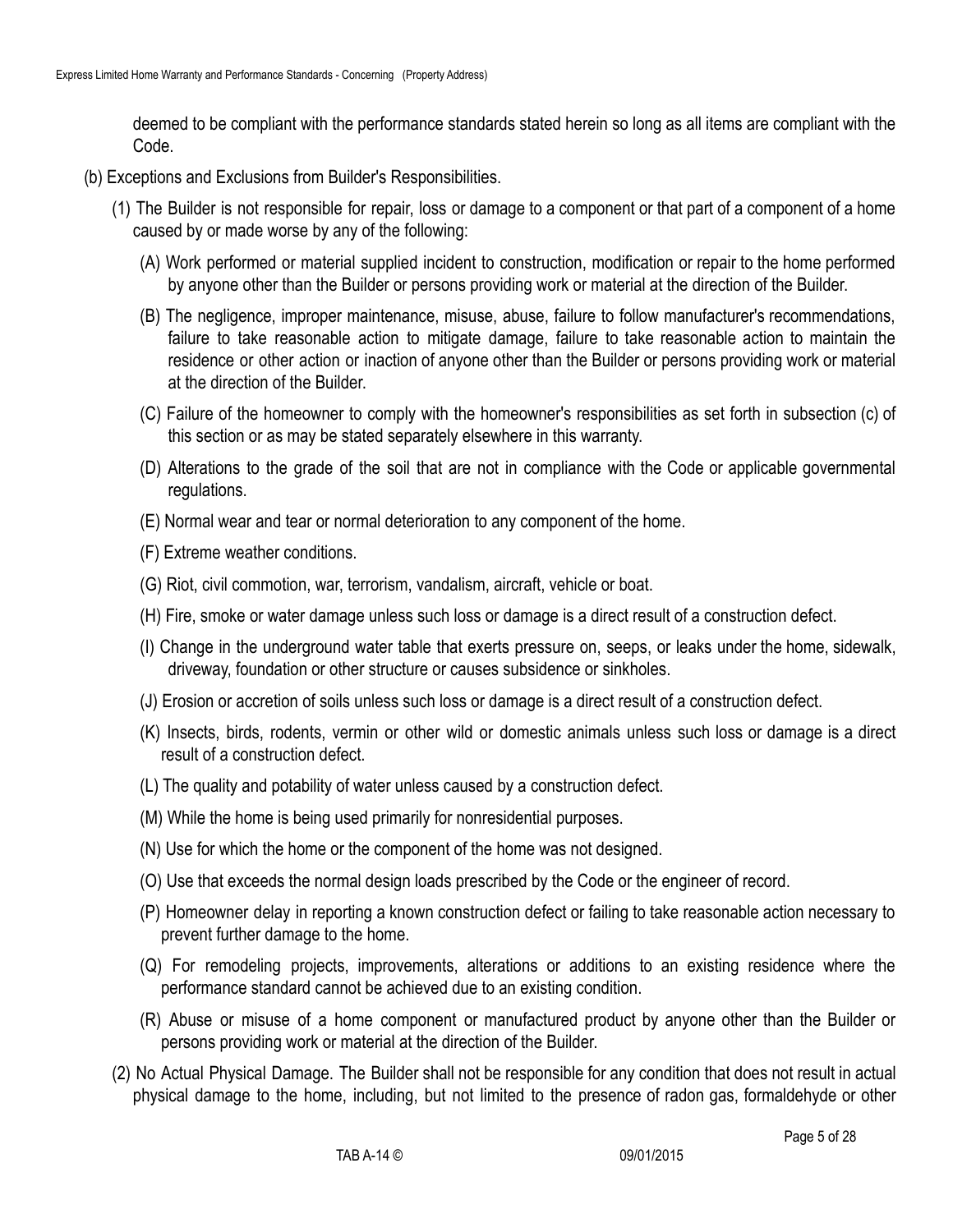pollutants or contaminants, or the presence or effect of mold, mildew, toxic material, or volatile organic compound, unless such condition is a direct result of a construction defect.

- (c) Homeowner's Responsibilities.
	- (1) Home Maintenance. Maintenance of the home and the lot on which the home is located are essential to the proper functioning of the home. The homeowner is responsible for maintenance of the home and the lot on which it is located. The homeowner is responsible for maintenance items described in this paragraph and those maintenance items identified separately in the performance standards set forth in this warranty. Additionally, the homeowner is responsible for ongoing maintenance responsibilities that affect the performance of the home but that may not be expressly stated in this warranty. Such ongoing maintenance responsibilities include, but are not limited to, periodic repainting and resealing of finished surfaces as necessary, caulking for the life of the home, regular maintenance of mechanical systems, regular replacement of HVAC filters, cleaning and proper preservation of grading around the home and drainage systems to allow for the proper drainage of water away from the home.
	- (2) Manufactured Products. The homeowner shall use and perform periodic maintenance on all manufactured products according to the manufacturer's instructions and specifications. The misuse, abuse, neglect or other failure to follow manufacturer's specifications with regard to manufactured products may void the manufacturer's warranty.
	- (3) Landscape Planting. The homeowner shall take measures to prevent landscaping materials or plants from contacting the exterior surface of the home and from interfering with the proper drainage of water away from the foundation. The homeowner should not improperly alter the proper drainage pattern or grade of the soil within ten feet of the foundation so that it negatively impacts the home's performance or fails to comply with the Code.
	- (4) Humidity or Dryness in the Home. The homeowner should take the following actions to prevent excessive moisture accumulation by:
		- (A) properly using ventilation equipment;
		- (B) preventing excessive temperature fluctuation; and
		- (C) taking any other action reasonably necessary to avoid excessive moisture, dampness, humidity or condensation in the home that may lead to damage due to excessive moisture or dryness.
	- (5) Proper Maintenance and Care of Home Components. The homeowner shall properly maintain each component of the home including proper cleaning, care and upkeep of the home. The homeowner shall use home components for the purposes for which they are intended and shall not damage, misuse or abuse home components.
	- (6) Self-Help. Upon observation of a circumstance that may cause further damage to the home or a component of the home, the homeowner shall take reasonable action necessary to prevent further damage to the home.

### § 3. Express Home Warranties

- (a) Warranty periods. The minimum warranty periods for residential construction and residential improvements are:
	- (1) one year for workmanship and materials;
	- (2) two years for plumbing, electrical, heating, and air-conditioning delivery systems; and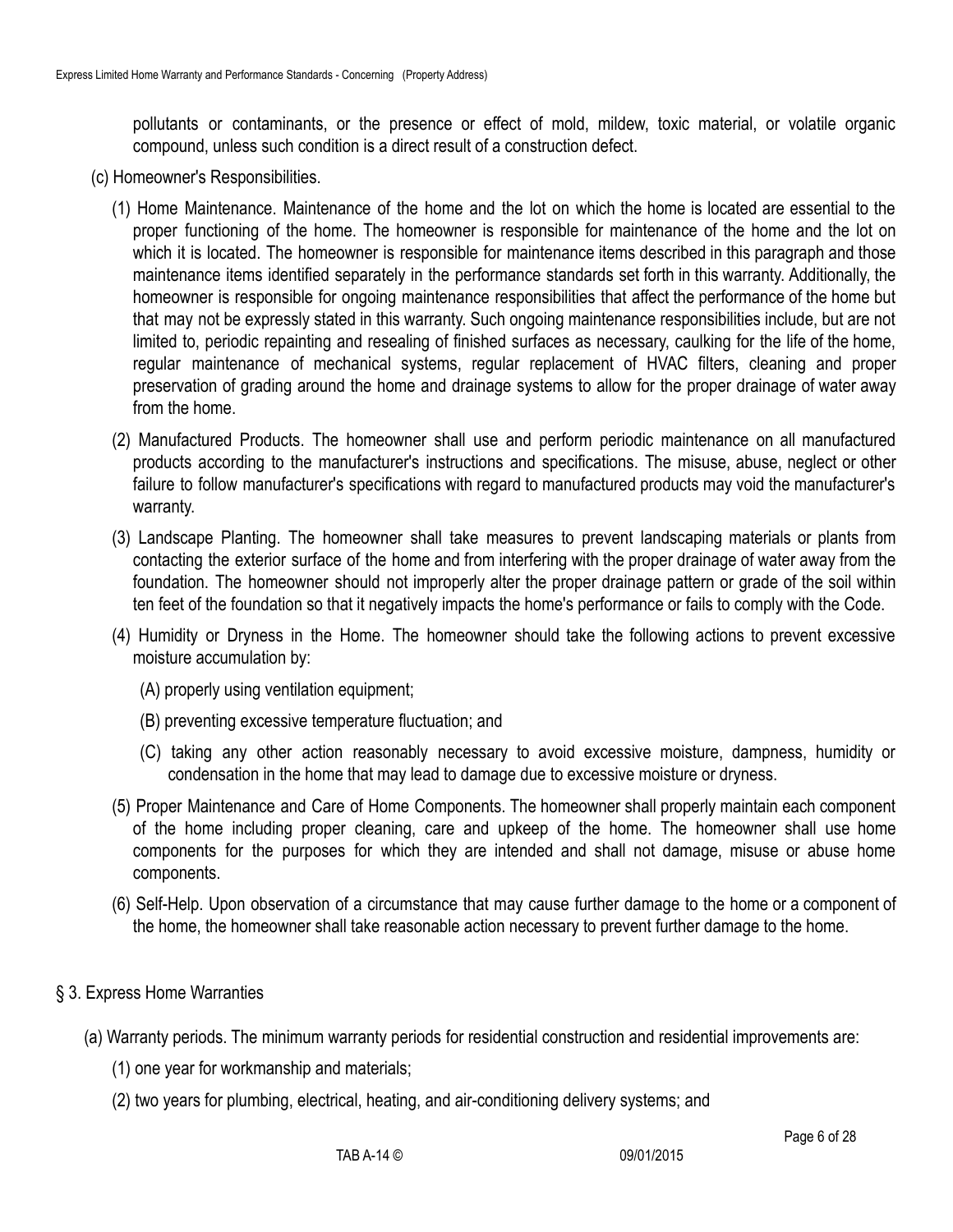- (3) ten years for major structural components of the home.
- (b) Manufactured Product Warranties. The Builder will assign to the homeowner, without recourse, the manufacturer's warranty for all manufactured products that are covered by a manufacturer's warranty. Any rights that inure to the homeowner provided under a manufacturer's warranty are the obligation of the manufacturer. The Builder does not assume any of the obligations of the manufacturer resulting from a manufacturer's warranty, but shall coordinate with the manufacturer, suppliers or agents to achieve compliance with the performance standard. If the manufacturer does not comply with the manufacturer's warranty within a reasonable period of time, the Builder will make the affected condition comply with the performance standard and seek redress from the manufacturer.
- (c) Workmanship and Materials Warranty and Performance Standards. Workmanship and materials in residential construction or residential improvements are warranted to perform to the performance standards that are set forth in this warranty for the minimum period established in subsection (a) paragraph (1) of this section, unless a greater period of warranty is agreed to by the parties.
- (d) Delivery Systems Warranty and Performance Standards. Plumbing, electrical, heating and air-conditioning delivery systems in residential construction and residential improvements shall be warranted to perform to the performance standards that are set forth in this warranty for the minimum period established in subsection (a) paragraph (2) of this section, unless a greater period of warranty is agreed to by the parties.
- (e) Structural Components Warranty and Performance Standards. Major structural components in residential construction and residential improvements shall be warranted to perform to the performance standards set forth herein for the minimum period established in subsection (a) paragraph (3) of this section, unless a greater period of warranty is agreed to by the parties.
- (f) Effective Date of Warranties.
	- (1) Unless otherwise provided by a written agreement between the Builder and the initial homeowner or by a manufacturer, a warranty period as described in this section for a new home begins on the earlier of the date of occupancy or transfer of title from the Builder to the initial homeowner.
	- (2) A warranty period as described in this section for an improvement other than a new home or for a partially built home, which by agreement between the homeowner and the Builder, someone other than the Builder will complete, begins on the date the improvement is substantially completed or the terms of the construction contract are substantially fulfilled.
- § 4. Performance Standards for Foundations and Slabs
	- (a) Performance Standards for Raised Floor Foundations or Crawl Spaces.
		- (1) A crawl space shall be graded and drained properly to prevent surface run-off from accumulating deeper than two inches in areas 36 inches or larger in diameter. Exterior drainage around perimeter crawl space wall shall not allow water to accumulate within ten feet of the foundation for more than 24 hours after a rain except in a sump that drains other areas. The homeowner shall not modify improperly the existing grade or allow water from an irrigation system to cause water to accumulate excessively under the foundation. The homeowner shall not allow landscape plantings to interfere with proper drainage away from the foundation. The homeowner shall not use the crawl space for storage of any kind.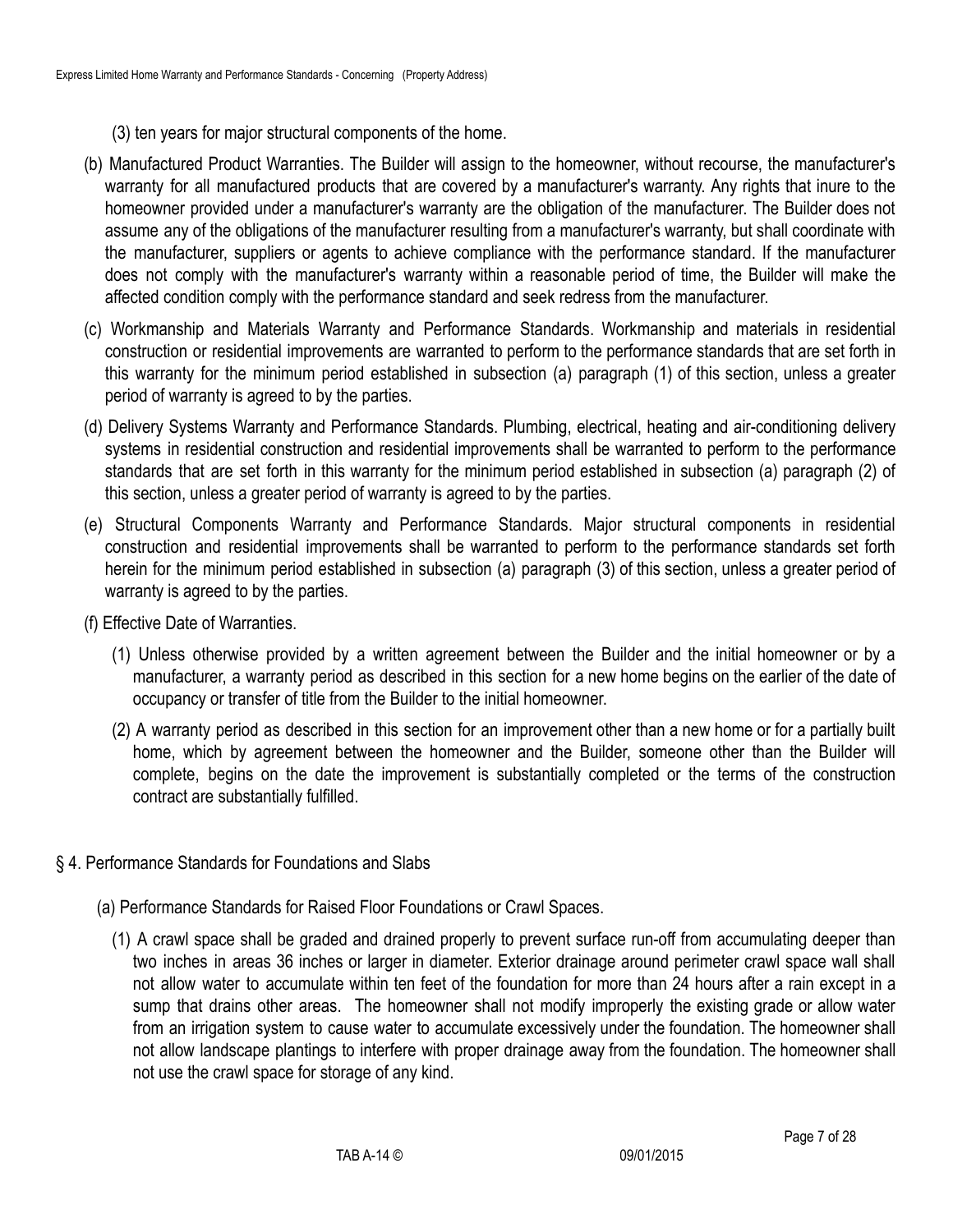- (2) Water shall not enter through the basement or crawl space wall or seep through the basement floor. The homeowner shall not modify improperly the existing grade or allow water from an irrigation system to cause water to accumulate excessively near the foundation. The homeowner shall not allow landscape plantings to interfere with proper drainage away from the foundation.
- (b) Performance Standards for Concrete Slab Foundations, excluding Finished Concrete Floors.
	- (1) Concrete floor slabs in living spaces that are not otherwise designed with a slope for drainage, such as a laundry room, shall not have excessive pits, depressions or unevenness equal to or exceeding 3/8 of an inch in any 32 inches and shall not have separations or cracks that equal or exceed 1/8 of an inch in width or 1/16 of an inch in vertical displacement.
	- (2) Concrete slabs shall not have protruding objects, such as a nail, rebar or wire mesh.
	- (3) A separation in an expansion joint in a concrete slab shall not equal or exceed 1/4 of an inch vertically or one inch horizontally from an adjoining section.
- (c) Performance Standards for Exterior Concrete including Patios, Stem Walls, Driveways, Stairs or Walkways.
	- (1) Concrete corners or edges shall not be damaged excessively due to construction activities.
	- (2) A crack in exterior concrete shall not cause vertical displacement equal to or in excess of 1/4 of an inch or horizontal separation equal to or excess of 1/4 of an inch. The homeowner shall not over-water surrounding soil or allow the surrounding soil to become excessively dry. The homeowner shall not allow heavy equipment to be placed on the concrete.
	- (3) The finish on exterior concrete shall not be excessively smooth, so that the surface becomes slippery. A concrete surface that has been designed to be smooth is excepted from this performance standard.
	- (4) Exterior concrete shall not contain a protruding object, such as a nail, rebar or wire mesh.
	- (5) A separation in an expansion joint in an exterior concrete shall not equal or exceed 1/2 of an inch vertically from an adjoining section or one inch horizontally, including joint material.
	- (6) A separation in a control joint shall not equal or exceed 1/4 of an inch vertically or 1/2 of an inch horizontally from an adjoining section.
	- (7) Concrete stair steepness and dimensions, such as tread width, riser height, landing size and stairway width shall comply with the Code.
	- (8) Handrails shall remain securely attached to concrete stairs.
	- (9) Concrete stairs or stoops shall not settle or heave in an amount equal to or exceeding 3/8 of an inch. Concrete stairs or stoops shall not separate from the home in an amount equal to or exceeding one inch, including joint material.
	- (10) A driveway will not have a negative slope unless due to site conditions, unless it has swales or drains properly installed to prevent water from entering into the garage. If a driveway is sloped such that it allows water to enter the garage in normal weather conditions, the Builder shall take such action as is necessary to prevent water from entering the garage due to driveway slope.
	- (11) Concrete floor slabs in detached garages, carports or porte-cocheres shall not have excessive pits, depressions, deterioration or unevenness. Separations or cracks in these slabs shall not equal or exceed 3/16 of an inch in width, except at expansion joints, or 1/8 of an inch in vertical displacement.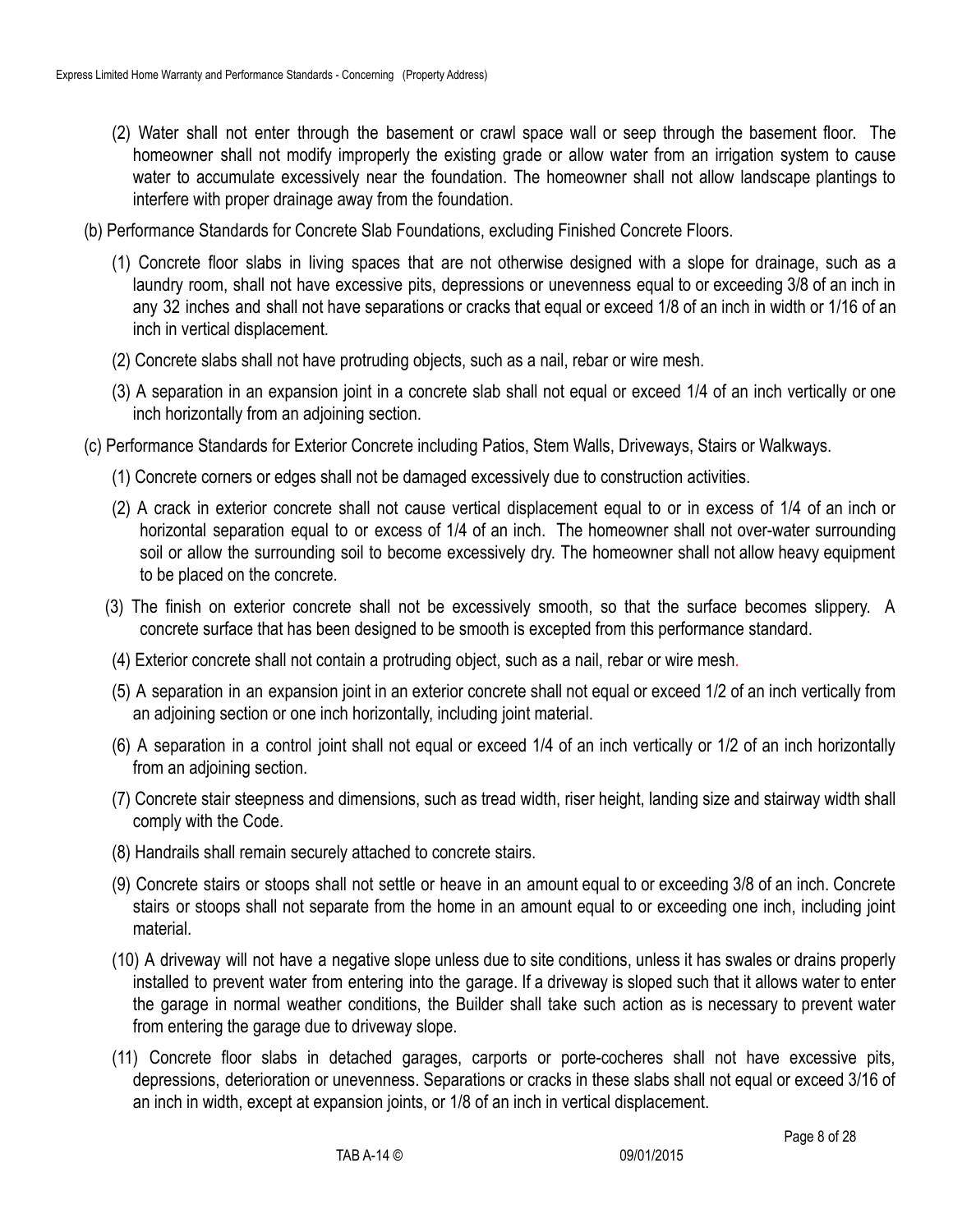- (12) Plaster over concrete shall not flake off more than one square foot in one spot within 36 square inches or more than 3 feet over the entire surface of the home.
- § 5. Performance Standards for Framing
	- (a) Building and Performance Standard for Walls.
		- (1) Walls shall not bow or have depressions that equal or exceed 1/4 of an inch out of line within any 32-inch horizontal measurement as measured from the center of the bow or depression or 1/2 of an inch within any eight-foot vertical measurement.
		- (2) Walls shall be level, plumb and square to all adjoining openings or other walls within 3/8 of an inch in any 32-inch measurement.
		- (3) A crack in a beam or a post shall not equal or exceed 1/2 of an inch in width at any point along the length of the crack.
		- (4) A non-structural post or beam shall not have a warp or twist equal or exceeding one inch in eight-feet of length. Warping or twisting shall not damage beam pocket.
		- (5) Exterior sheathing shall not delaminate or swell. The homeowner shall not make penetrations in the exterior finish of a wall that allow moisture to come in contact with the exterior sheathing.
		- (6) An exterior moisture barrier shall not allow an accumulation of moisture inside the barrier. The homeowner shall not make penetrations through the exterior moisture barrier that permit the introduction of moisture inside the barrier.
	- (b) Performance Standards for Ceilings. A ceiling shall not bow or have depressions that equal or exceed 1/2 of an inch out of line within a 32-inch measurement as measured from the center of the bow or depression running parallel with a ceiling joist.
	- (c) Performance Standards for Sub-floors.
		- (1) Under normal residential use, the floor shall not make excessive squeaking or popping sounds.
		- (2) Sub-floors shall not delaminate or swell to the extent that it causes observable physical damage to the floor covering or visually affects the appearance of the floor covering. Exposed structural flooring, where the structural flooring is used as the finished flooring, is excluded from the standard stated in this paragraph.
		- (3) Sub-flooring shall not have excessive humps, ridges, depressions or slope within any room that equals or exceeds 3/8 of an inch in any 32-inch direction.
	- (d) Performance Standards for Stairs.
		- (1) Stair steepness and dimensions such as tread width, riser height, landing size and stairway width, shall comply with the Code.
		- (2) Under normal residential use, stairs shall not make excessive squeaking or popping sounds.
- § 6. Performance Standards for Drywall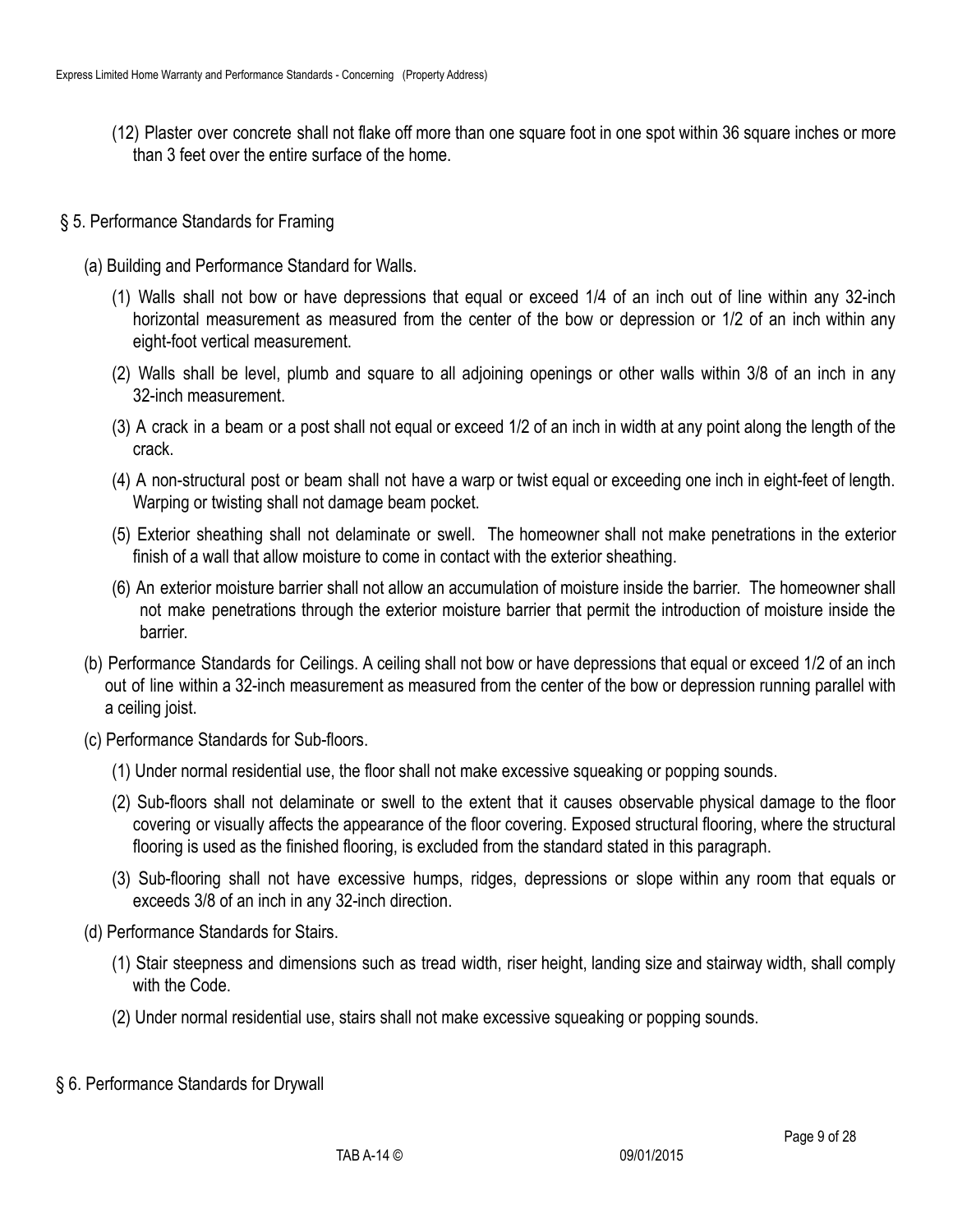- (a) A drywall surface shall not have a bow or depression that equals or exceeds 1/4 of an inch out of line within any 32-inch horizontal measurement as measured from the center of the bow or depression or 1/2 of an inch within any eight-foot vertical measurement.
- (b) A ceiling made of drywall shall not have bows or depressions that equal or exceed 1/2 of an inch out of line within a 32-inch measurement as measured from the center of the bow or depression running parallel with a ceiling joist or within 1/2 of an inch deviation from the plane of the ceiling within any eight-foot measurement.
- (c) A drywall surface shall not have a crack such that any crack equals or exceeds 1/32 of an inch in width at any point along the length of the crack.
- (d) Crowning at a drywall joint shall not equal or exceed 1/4 of an inch within a twelve-inch measurement centered over the drywall joint. Crowning occurs when a drywall joint is higher than the plane of the drywall board on each side.
- (e) A drywall surface shall not have surface imperfections such as blisters, cracked corner beads, seam lines, excess joint compound or trowel marks that are visible from a distance of six feet or more in normal light.
- (f) A drywall surface shall not be out of level (horizontal), plumb (vertical) or square (perpendicular at a 90-degree angle) such that there are variations in those measurements to wall or surface edges at any opening, corner, sill, shelf, etc. shall not equal or exceed 3/8 of an inch in any 32-inch measurement along the wall or surface. This standard shall not apply to remodeling projects where existing conditions do not permit the Builder to achieve the performance standard. At or about the time of discovery of such a preexisting condition, a remodeler shall notify the homeowner, in writing, of any existing condition that prevents achievement of the standard.
- (g) Nails or screws shall not be visible in a drywall surface from a distance of 6 feet under normal lighting conditions.

### § 7. Performance Standards for Insulation

- (a) Insulation shall be installed in the walls, ceilings and floors of a home in accordance with the building plan and specifications and the Code.
- (b) Blown insulation in the attic shall not displace or settle so that it reduces the R-value below manufacturer's specifications, the building plans and the Code.
- (c) A gap equal to or in excess of 1/4 of an inch between insulation batts or a gap between insulation batts and framing members is not permitted.
- (d) Insulation shall not cover or block a soffit vent to the extent that it blocks the free flow of air.
- § 8. Performance Standards for Exterior Siding and Trim
	- (a) Performance Standards for Exterior Siding.
		- (1) Exterior siding shall be equally spaced and properly aligned. Horizontal siding shall not equal or exceed 1/2 of an inch off parallel with the bottom course or 1/4 of an inch off parallel with the adjacent course from corner to corner.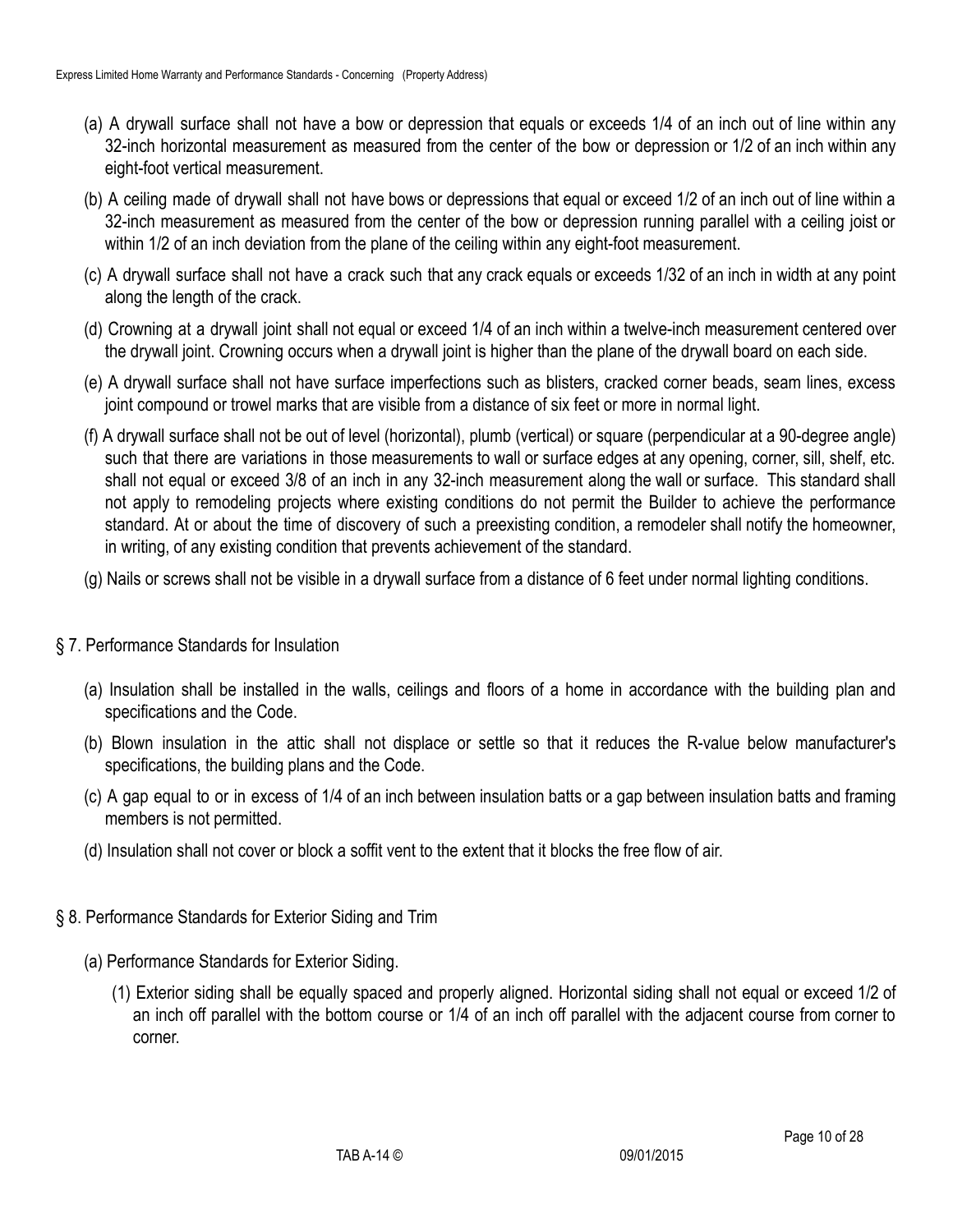- (2) Siding shall not gap or bow. A siding end joint shall not have a gap that leaks or that equals or exceeds 1/4 of an inch in width. Siding end joint gaps shall be caulked. A bow in siding shall not equal or exceed 3/8 of an inch out of line in a 32-inch measurement.
- (3) Nails shall not protrude from the finished surface of siding but nail heads may be visible on some products where allowed by the manufacturer's specifications.
- (4) Siding shall not have a nail stain.
- (5) Siding and siding knots shall not become loose or fall off.
- (6) Siding shall not delaminate.
- (7) Siding shall not cup in an amount equal to or exceeding 1/4 of an inch in a six-foot run.
- (8) Siding shall not have cracks or splits that equal or exceed 1/8 of an inch in width.
- (b) Performance Standards for Exterior Trim.
	- (1) A joint between two trim pieces or between a trim piece and the adjoining material shall not have a separation that is equal to or exceeding 1/4 of an inch in width. All trim joints shall be caulked and shall not leak.
	- (2) Exterior trim and eave block shall not warp in an amount equal to or exceeding 1/2 of an inch in an eight-foot run.
	- (3) Exterior trim and eave block shall not cup in an amount equal to or in excess of a 1/4 of an inch in a six-foot run.
	- (4) Exterior trim and eave block shall not have cracks or splits equal to or in excess of 1/8 of an inch in average width.
	- (5) Trim shall not have nails that completely protrude through the finished surface of the trim but nail heads may be visible on some products. Some products specify that the nails be flush with the trim surface. When these products are used, visible nail heads are not considered protruding nails as long as they are painted over.
	- (6) Trim shall not have a nail stain.
- § 9. Performance Standards for Masonry including Brick, Block and Stone
	- (a) A masonry wall shall not bow in an amount equal to or in excess of one inch when measured from the base to the top of the wall. The standard set forth in this subsection does not apply to natural stone products.
	- (b) A masonry unit or mortar shall not be broken or loose.
	- (c) A masonry mortar crack shall not equal or exceed 1/8 of an inch in width.
	- (d) A masonry unit or mortar shall not deteriorate.
	- (e) Masonry shall not have dirt, stain or debris on the surface due to construction activities.
	- (f) A gap between masonry and adjacent material shall not equal or exceed 1/4 of an inch in average width and all such gaps shall be caulked.
	- (g) Mortar shall not obstruct a functional opening, such as a vent, weep hole or plumbing cleanout. The homeowner shall not put any material into weep holes. Weep holes are an integral part of the wall drainage system and must remain unobstructed.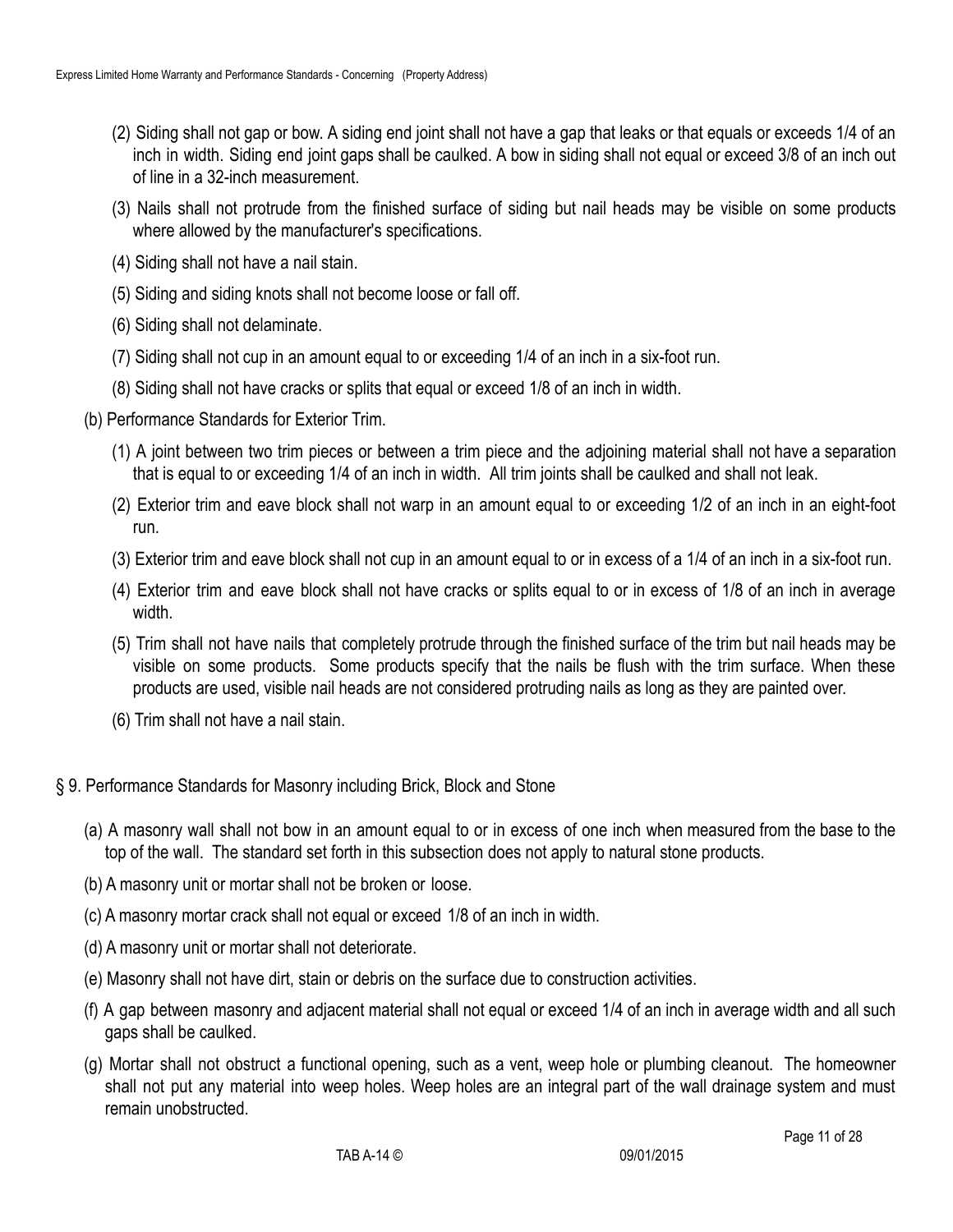- § 10. Performance Standards for Stucco
	- (a) Stucco surfaces shall not be excessively bowed, uneven, or wavy. This standard shall not apply to decorative finishes.
	- (b) Stucco shall not be broken or loose.
	- (c) Stucco shall not have cracks that equal or exceed 1/8 of an inch in width at any point along the length of the crack. The Builder shall not be responsible for repairing cracks in stucco caused by the homeowner's actions, including the attachment of devices to the stucco surface, such as, but not limited to, patio covers, plant holders, awnings and hose racks.
	- (d) Stucco shall not deteriorate excessively. The homeowner shall not allow water from irrigation systems to contact stucco finishes excessively.
	- (e) Stucco shall not have dirt, stain or debris on surface due to construction activities.
	- (f) Stucco surfaces shall not have imperfections that are visible from a distance of six feet under normal lighting conditions that disrupt the overall uniformity of the finished pattern.
	- (g) The lath shall not be exposed.
	- (h) A separation between the stucco joints shall not equal or exceed 1/16 of an inch in width.
	- (i) A separation between a stucco surface and adjacent material shall not equal or exceed 1/4 of an inch in width and all separations shall be caulked.
	- (j) Stucco shall not obstruct a functional opening, such as a vent, weep hole or plumbing cleanout.
	- (k) Stucco screed shall have a minimum clearance of at least 4 inches above the soil or landscape surface and at least 2 inches above any paved surface.
	- (l) Exterior Insulation Finish Systems (EIFS) stucco screed shall clear any paved or unpaved surface by 6 inches.
- § 11. Performance Standards for Roofs
	- (a) Flashing shall prevent water penetration. The Builder shall not be responsible for leaks caused by extreme weather.
	- (b) The roof shall not leak.
		- (1) The Builder shall not be responsible for leaks caused by extreme weather.
		- (2) The homeowner shall perform periodic maintenance to prevent leaks due to build-up of debris, snow or ice. The homeowner shall take such action as is necessary to prevent downspouts and gutters from becoming clogged.
	- (c) A vent, louver or other installed attic opening shall not leak. The Builder shall not be responsible for leaks caused by extreme weather.
	- (d) A gutter or downspout shall not leak or retain standing water. After cessation of rainfall, standing water in an unobstructed gutter shall not equal or exceed 1/2 of an inch in depth.
		- (1) The Builder shall not be responsible for leaks caused by extreme weather.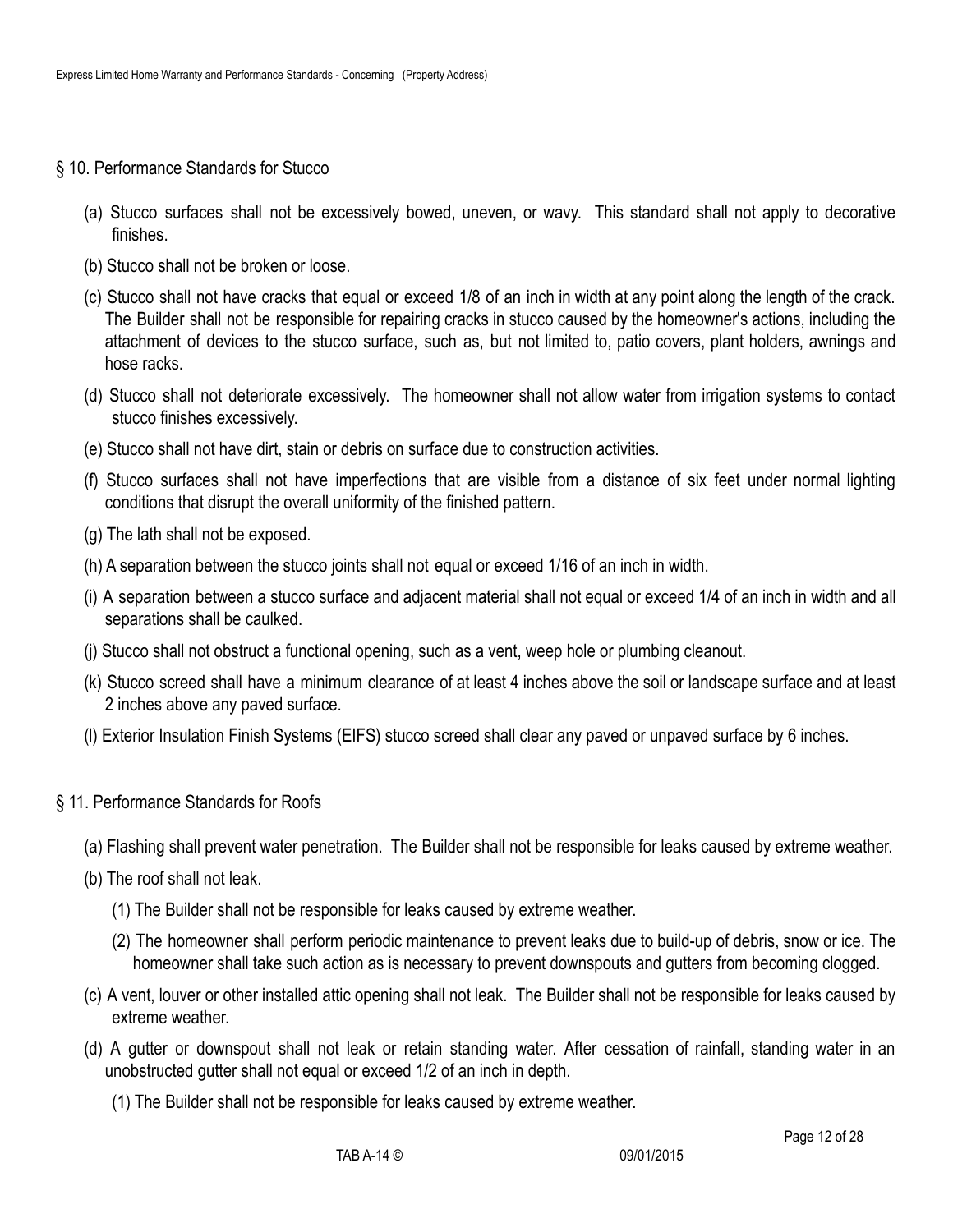- (2) The homeowner shall maintain and clean gutters and downspouts to prevent buildup of debris or other obstructions.
- (e) Shingles, tiles, metal or other roofing materials shall not become loose or fall off in wind speeds less than those set forth in the manufacturer's specifications.
- (f) A skylight shall not leak.
- (g) Water shall drain from a built-up roof within two hours after cessation of rainfall. The standard does not require that the roof dry completely within the time period.
- (h) A roof tile shall not be cracked or broken. No shingle shall be broken so that it detracts from the overall appearance of the home.
- (i) A pipe, vent, fireplace or other object designed to penetrate the roof shall not be located within the area of roof valley centerline without proper "cricketing" or other Code-approved water diversion methods.
- (j) The exterior moisture barrier of the roof shall not allow moisture penetration. The homeowner shall not make penetrations through exterior moisture barrier of the roof.
- § 12. Performance Standards for Doors and Windows
	- (a) Performance Standards for Both Doors and Windows.
		- (1) When closed, a door or window shall not allow excessive infiltration of air or dust.
		- (2) When closed, a door or window shall not allow excessive accumulation of moisture inside the door or window.
			- (A) The homeowner shall keep weep holes on windows and doors free of dirt buildup and debris, thereby allowing water to drain properly.
			- (B) Most door and window assemblies are designed to open, close and weep moisture--allow condensation or minor penetration by the elements to drain outside.
		- (3) Glass in doors and windows shall not be broken due to improper installation or construction activities.
		- (4) A screen in a door or window shall fit properly and shall not be torn or damaged due to construction activities. A screen shall not have a gap equal to or exceeding 1/4 of an inch between the screen frame and the window frame.
		- (5) There shall be no condensation between window and door panes in a sealed insulated glass unit. The homeowner shall not apply a tinted window film or coating to window or door panes in sealed insulated glass units.
		- (6) A door or window latch or lock shall close securely and shall not be loose or rattle.
		- (7) A door or window shall operate easily and smoothly and shall not require excessive pressure when opening or closing.
		- (8) A door or window shall be painted or stained according to the manufacturers' specifications.
	- (b) Performance Standards for Windows. A double hung window shall not move more than two inches when put in an open position.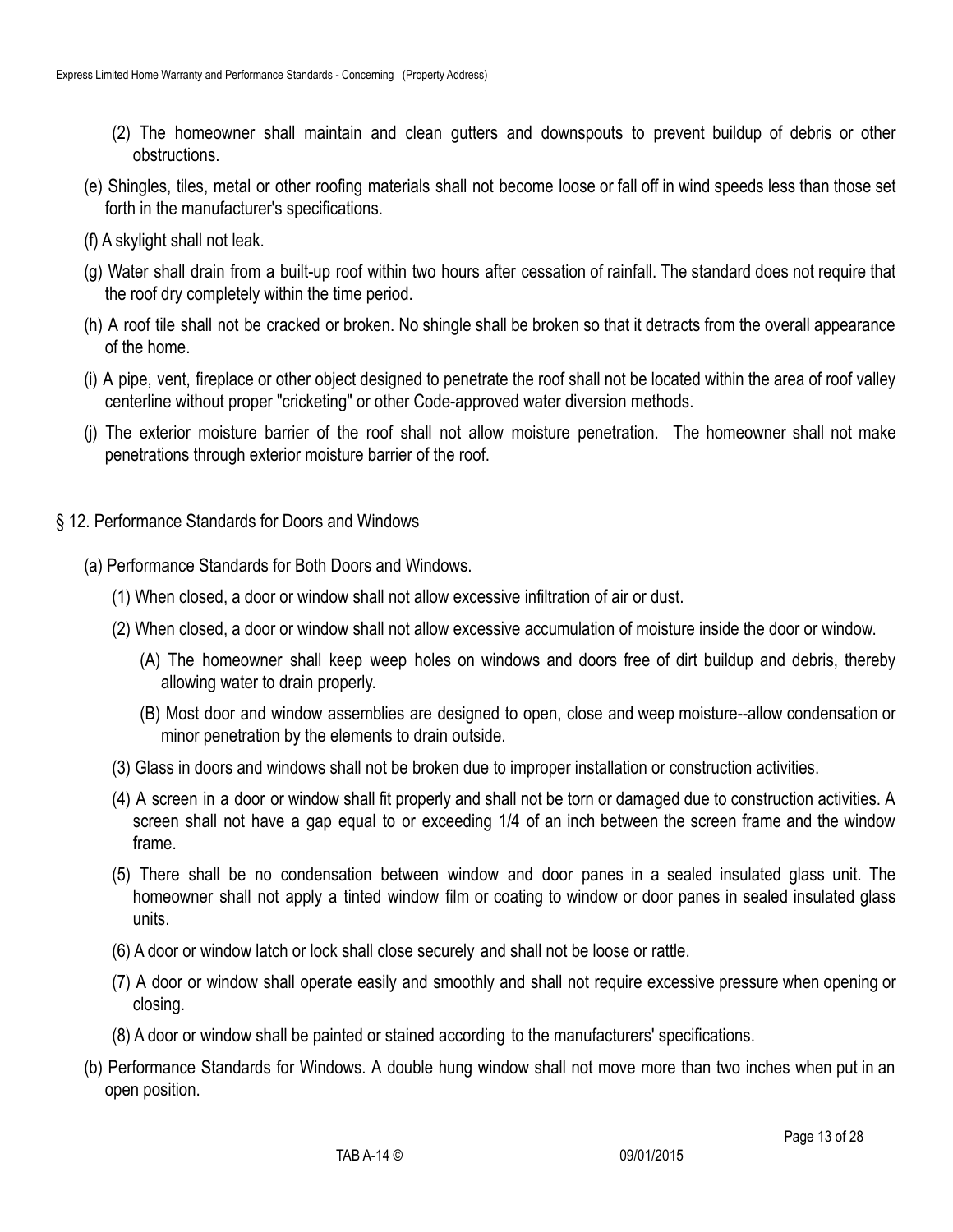- (c) Performance Standards for Doors.
	- (1) A sliding door and door screen shall stay on track. The homeowner shall clean and lubricate sliding door or door screen hardware as necessary.
	- (2) The spacing between an interior door bottom and original floor covering, except closet doors, shall not exceed 1.5 inches and shall be at least 1/2 of an inch. The spacing between an interior closet door bottom and original floor covering shall not exceed two inches and shall be at least 1/2 of an inch.
	- (3) A door shall not delaminate.
	- (4) A door panel shall not split so that light from the other side is visible.
	- (5) A door shall open and close without binding.
	- (6) A door shall not warp to the extent that it becomes inoperable. A warp in a door panel shall not equal or exceed 1/4 of an inch from original dimension measured vertically, horizontally or diagonally from corner to corner.
	- (7) A storm door shall open and close properly and shall fit properly.
	- (8) When a door is placed in an open position, it shall remain in the position it was placed, unless the movement is caused by airflow.
	- (9) A metal door shall not be dented or scratched due to construction activities.
- (d) Performance Standards for Garage Doors.
	- (1) A metal garage door shall not be dented or scratched due to construction activities.
	- (2) A garage door opener, if provided, shall operate properly in accordance with manufacturer's specifications. A homeowner shall maintain tracks, rollers and chains and shall not block or bump sensors to electric garage door openers.
	- (3) A garage door shall not allow excessive water to enter the garage and the gap around the garage door shall not equal or exceed 1/2 of an inch in width.
	- (4) A garage door spring shall operate properly and shall not lose appreciable tension, break or be undersized.
	- (5) A garage door shall remain in place at any open position, operate smoothly and not be off track.
- § 13. Performance Standards for Interior Flooring
	- (a) Performance Standards for Carpet, Vinyl Flooring and Wood Flooring. Performance standards for ceramic tile, flagstone, marble, granite, slate, quarry tile, other hard surface floors, and finished concrete floors, are located in this section.
	- (b) Performance Standards for Carpet.
		- (1) Carpet shall not wrinkle and shall remain tight, lay flat and be securely fastened.
		- (2) Carpet seams may be visible but shall be smooth without a gap or overlap.
		- (3) Carpet shall not be stained or spotted due to construction activities.
	- (c) Performance Standards for Finished Concrete Floor.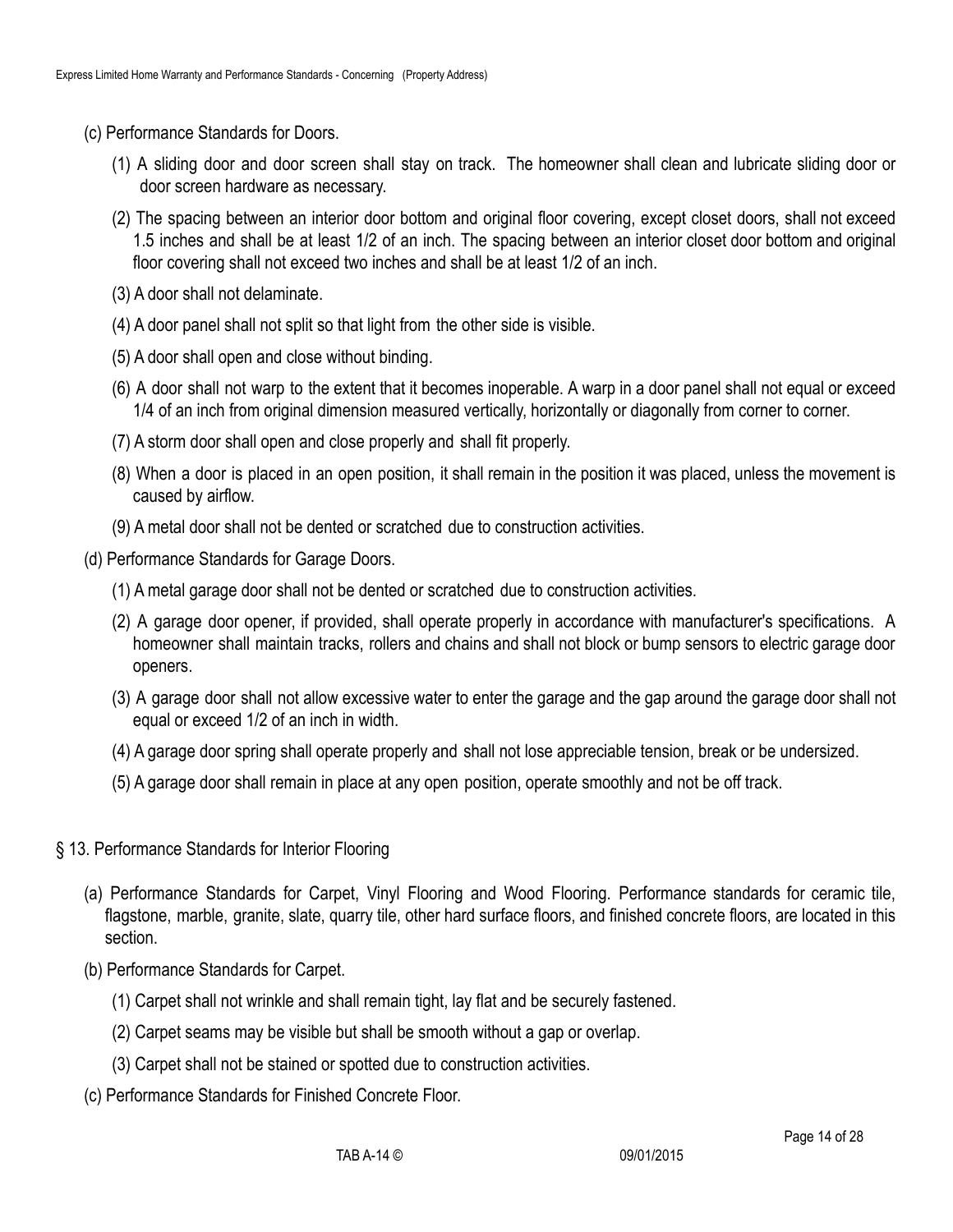- (1) A finished slab, located in a living space that is not otherwise designed for drainage, shall not have pits, depressions or unevenness that equals or exceeds 3/8 of an inch in any 32 inches. Finished concrete slabs in living spaces that are designed for drainage, such as a laundry room, are excepted from the standards stated in paragraph (1) of this subsection.
- (2) Finished concrete slabs in living spaces shall not have separations, including joints, and cracks that equal or exceed 1/8 of an inch in width or 1/16 of an inch in vertical displacement.
- (d) Performance Standards for Wood Flooring.
	- (1) Wood flooring shall not have excessive humps, depressions or unevenness that equals or exceeds 3/8 of an inch in any 32-inch direction within any room.
	- (2) Wood flooring shall remain securely attached to the foundation or sub-floor unless the wood flooring is designed to be installed without nails, glue, adhesives or fasteners.
	- (3) Wood flooring shall not have open joints and separations that equal or exceed 1/8 of an inch. These standards do not apply to non-hardwood species that contain greater moisture and may shrink after installation or structural floors that are designed to serve as the finished floor. If the floor is designed as a structural finish floor, the Builder must provide a written explanation of the characteristics of that floor to the homeowner prior to the execution of the contract or installation of the product, whichever occurs later.
	- (4) Strips of floorboards shall not cup in an amount that equals or exceeds 1/16 of an inch in height in a three-inch distance when measured perpendicular to the length of the board. This standard does not apply to non-hardwood species that typically shrink after installation or structural floors that are designed to serve as the finished floor. If the floor is designed as a structural finish floor, the Builder must provide a written explanation of the characteristics of that floor to the homeowner.
	- (5) Unless installed as a specialty feature, wood flooring shall not have excessive shade changes or discoloration due to the construction activities of the Builder.
	- (6) Unless installed as a specialty feature, wood flooring shall not be stained, spotted or scratched due to construction activities of the Builder.
- (e) Performance Standards for Vinyl Flooring.
	- (1) Vinyl flooring shall be installed square to the most visible wall and shall not vary by 1/4 of an inch in any six-foot run.
	- (2) The seam alignment in vinyl flooring shall not vary such that the pattern is out of alignment in an amount that equals or exceeds 1/8 of an inch.
	- (3) Vinyl flooring shall remain securely attached to the foundation or sub-floor.
	- (4) A vinyl floor shall not have a depression that equals or exceeds 1/2 of an inch in any six-foot run. If a vinyl floor has a depression that exceeds the standard stated in this paragraph and the depression is due to construction activities, the Builder shall take such action as is necessary to bring the variance within the standard.
	- (5) A vinyl floor shall not have a ridge that equals or exceeds 1/2 of an inch when measured as provided in this paragraph. The ridge measurement shall be made by measuring the gap created when a six-foot straight edge is placed tightly three inches on each side of the defect and the gap is measured between the floor and the straight edge at the other end. If a vinyl floor has a ridge that fails to comply with the standard stated in this paragraph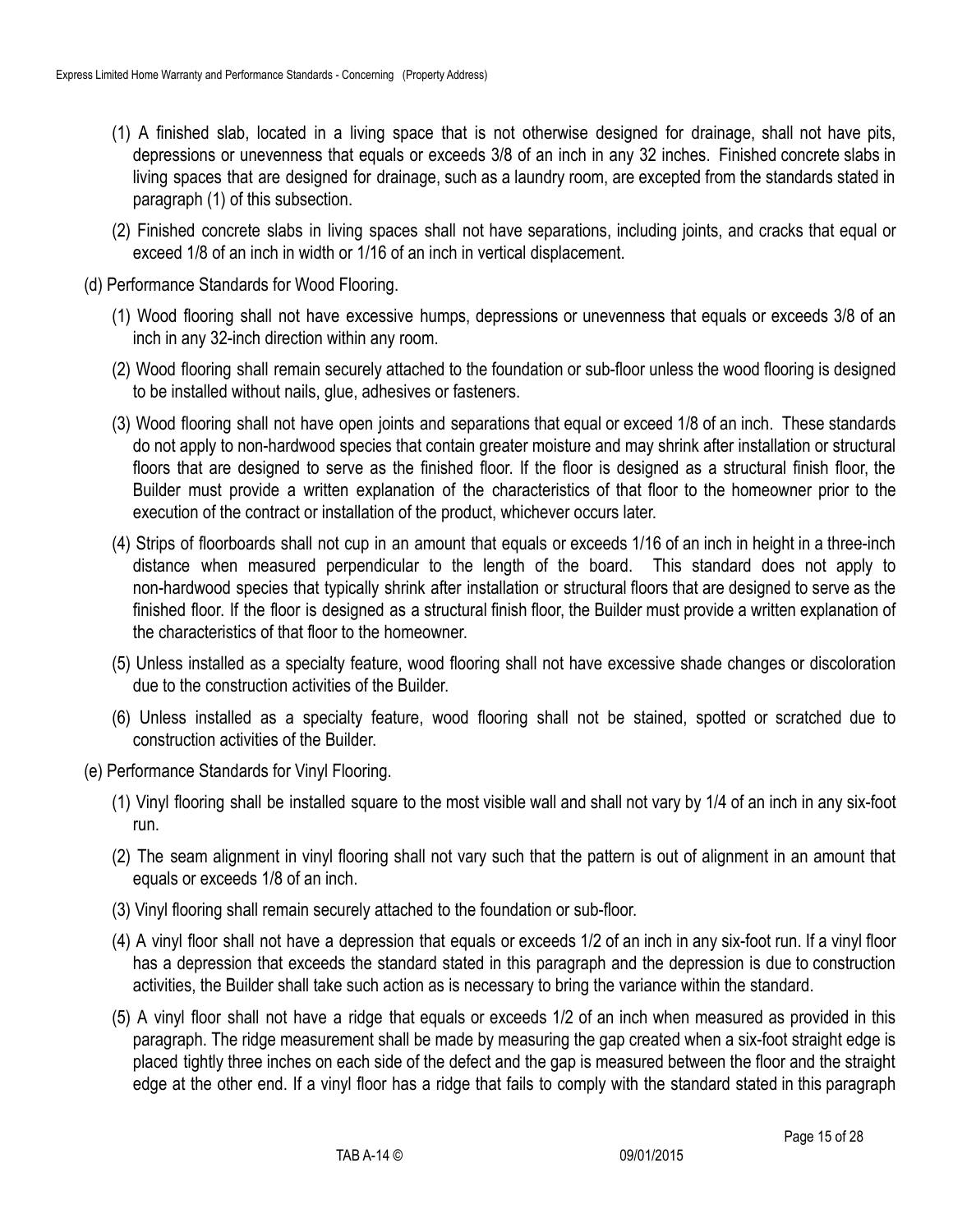and the ridge is due to construction activities, the Builder shall take such action as is necessary to bring the variance within the standard.

- (6) Vinyl floor shall not be discolored, stained or spotted due to the construction activities of the Builder.
- (7) Vinyl flooring shall not be scratched, gouged, cut or torn due to construction activities.
- (8) Debris, sub-floor seams, nails and/or screws shall not be detectable under the vinyl floor from a distance of three feet or more in normal light.
- (9) Sub-flooring shall not cause vinyl flooring to rupture.
- (10) A seam in vinyl flooring shall not have a separation that equals or exceeds 1/16 of an inch in width. Where dissimilar materials abut, there shall not be a gap equal to or greater than 1/8 of an inch.
- § 14. Performance Standards for Hard Surfaces, including Ceramic Tile, Flagstone, Marble, Granite, Slate, Quarry Tile, Finished Concrete or Other Hard Surfaces
	- (a) Performance Standards for Hard Surfaces Generally.
		- (1) A hard surface shall not break or crack due to construction activities.
		- (2) A hard surface shall remain secured to the substrate.
		- (3) A surface imperfection in floor hard surface shall not be visible from a distance of three feet or more in normal light. A surface imperfection in non-floor hard surface shall not be visible from a distance of two feet or more in normal light. If a hard surface fails to meet the standards stated in this paragraph due to construction activities, the Builder shall take such action as is necessary to bring the variance within the standard.
		- (4) Color variations between field hard surfaces and trim hard surfaces should not vary excessively due to construction activities. Natural products such as flagstone, marble, granite, slate and other quarry tile will have color variation.
		- (5) Hard surface areas shall not leak.
		- (6) The surfaces of two adjacent hard surfaces shall not vary in an amount equal to or exceeding 1/16 of an inch displacement at a joint (lippage) in addition to the actual manufacturing variations of the hard surface, such as warpage or dimensional differences in the hard surfaces, including thickness. If a joint between two hard surfaces fails to meet the performance standard stated in this paragraph (excluding trim pieces), the Builder shall take such action as is necessary to bring the variance within the standard.
		- (7) Hard surface layout or grout line shall not be excessively irregular. Natural products such as flagstone, marble, granite, slate, and other quarry tile will have size variations that may create irregular layouts or grout lines.
		- (8) Hard surface countertops shall be level to within 1/4 of an inch in any six-foot measurement.
		- (9) Hard surface floors located in a living space that is not otherwise designed for drainage, shall not have pits, depressions, or unevenness that equals or exceeds 3/8 of an inch in any 32 inches. Finished hard surface floors located in living spaces that are designed for drainage, such as a laundry room, are excepted from the standards stated in paragraph (1) of this subsection.
	- (b) Performance Standards for Grout.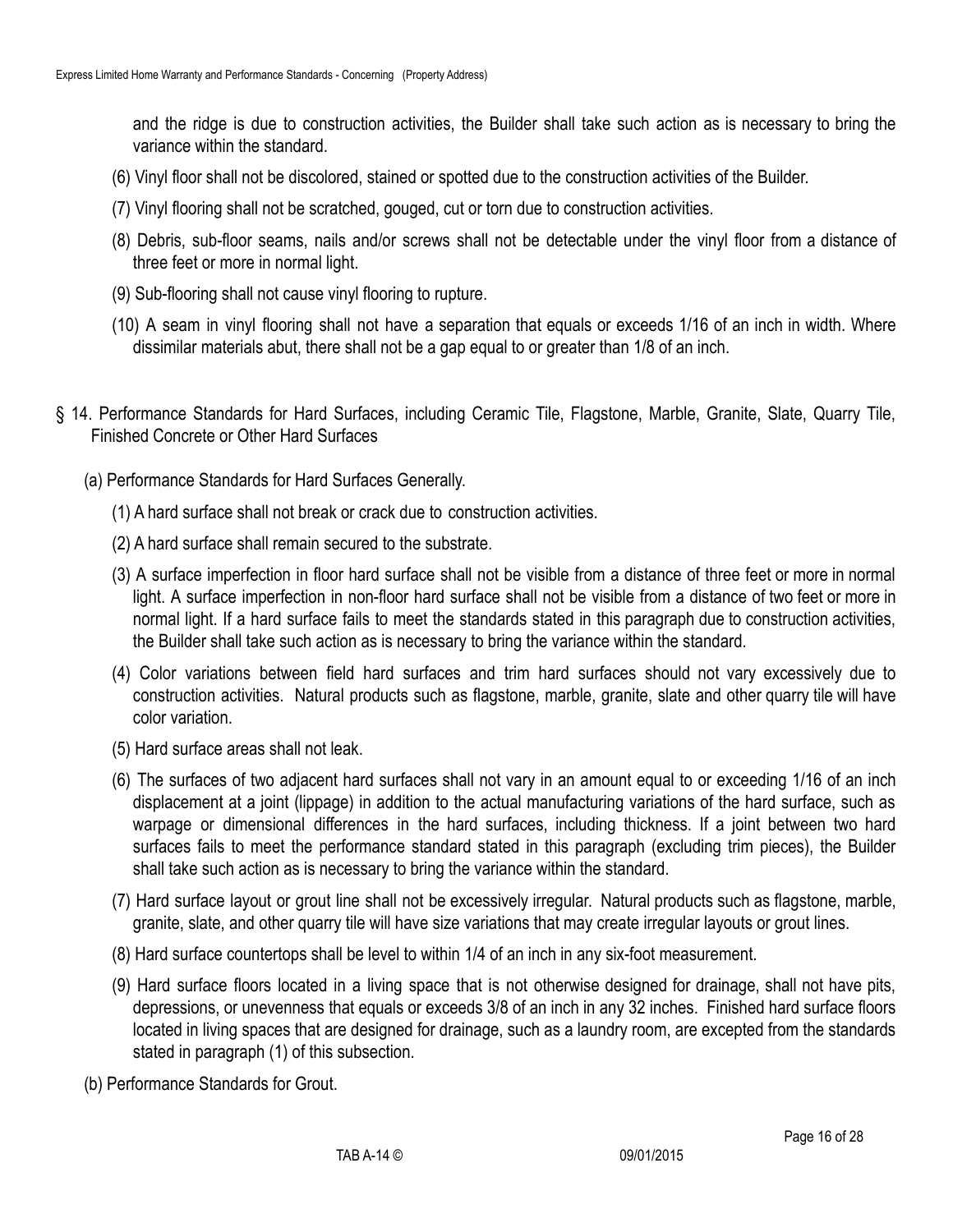- (1) Grout shall not deteriorate.
- (2) Cracks in grout shall not exceed 1/16 of an inch in width.
- (3) Grout shall not change shade or discolor excessively due to construction activities.
- (c) Performance Standards for Concrete Countertops.
	- (1) A concrete countertop shall not have excessive pits, depressions, or unevenness that equal or exceed 1/8 of an inch in any 32-inch measurement.
	- (2) A concrete countertop shall not have separations or cracks equal to or exceeding 1/16 of an inch in width or 1/64 of an inch in vertical displacement.
	- (3) A finished concrete countertop shall not be stained, spotted or scratched due to construction activities.
	- (4) A concrete countertop shall not have a chipped edge that extends beyond 1/16 of an inch from the edge of the countertop due to construction activities.
	- (5) A concrete countertop shall not change shade or discolor excessively due to construction activities.
- § 15. Performance Standards for Painting, Stain and Wall Coverings
	- (a) Performance Standards for Caulking. Interior caulking shall not deteriorate or crack excessively.
	- (b) Performance Standards for Painting and Stain.
		- (1) Paint or stain shall not have excessive color, shade or sheen variation. This standard shall not apply to stained woodwork.
		- (2) Paint shall cover all intended surfaces so that unpainted areas shall not show through paint when viewed from a distance of six feet in normal light.
		- (3) Interior paint or stain shall not deteriorate.
		- (4) Exterior paint or stain shall not deteriorate excessively.
		- (5) Paint over-spray shall not exist on any surface for which it was not intended.
		- (6) Interior varnish, polyurethane or lacquer finish shall not deteriorate.
		- (7) Exterior varnish, polyurethane or lacquer finishes shall not deteriorate excessively. Exterior varnish, polyurethane or lacquer finishes that are subject to direct sunlight are excluded from this standard.
		- (8) Interior painted, varnished or finished surface shall not be scratched, dented, nicked or gouged due to construction activities.
		- (9) A paint product shall perform as represented by the manufacturer to meet manufacturer's specifications for washability and/or scrubability.
	- (c) Performance Standards for Wall Coverings.
		- (1) A wall covering shall be properly secured to the wall surface and shall not peel or bubble.
		- (2) Pattern repeats in wall coverings shall match. Wall coverings shall be installed square to the most visible wall. Pattern repeats shall not vary in an amount equal to or exceeding 1/4 of an inch in any six-foot run.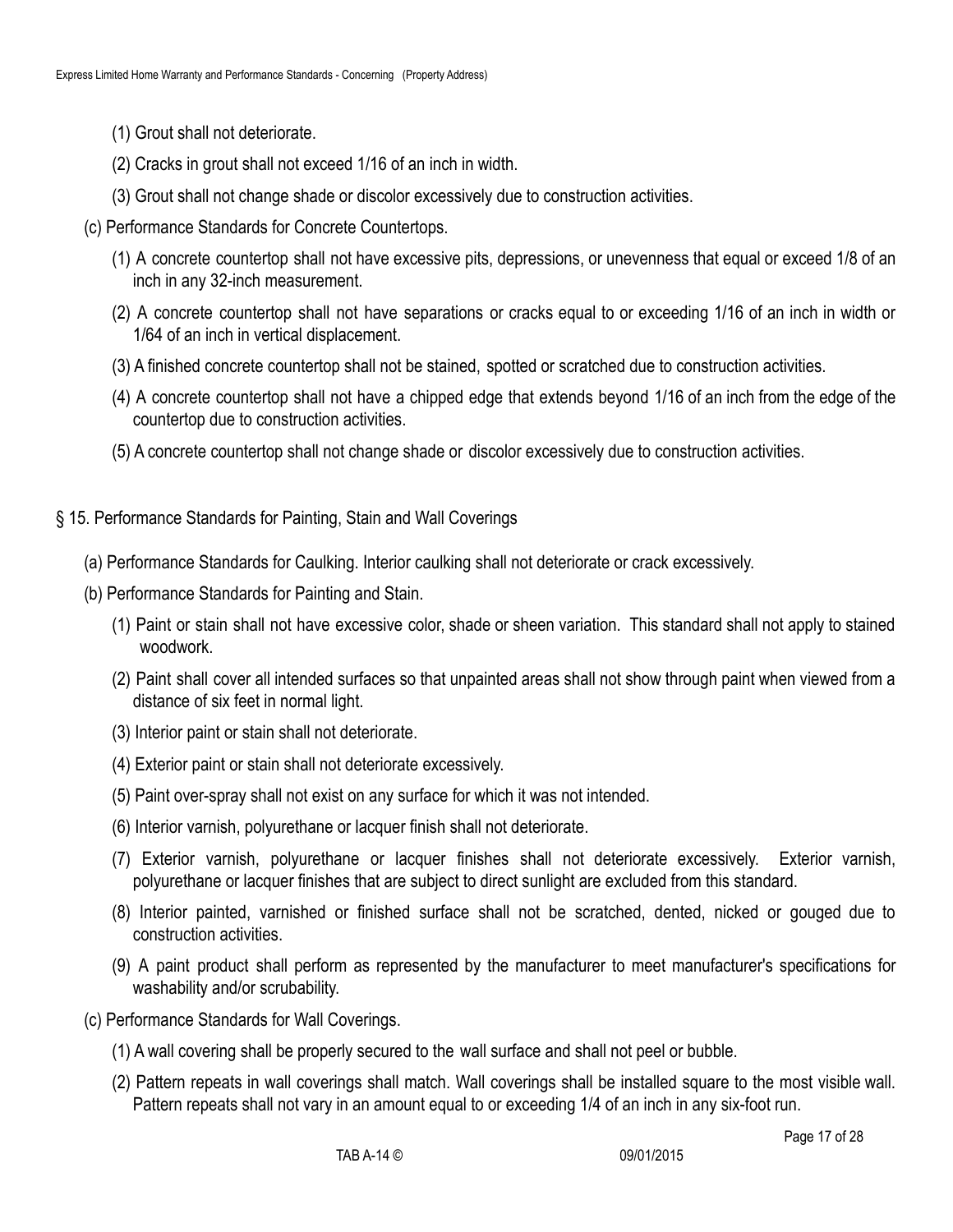- (3) A wall covering seam shall not separate or gap.
- (4) Lumps or ridges in a wall covering shall not be detectable from a distance of six feet or more in normal light.
- (5) Wall coverings shall not be discolored, stained or spotted due to construction activities.
- (6) Wall coverings shall not be scratched, gouged, cut or torn due to construction activities.
- (7) Wall coverings shall perform as represented by the manufacturer to meet manufacturer's specifications for washability and/or scrubability.
- § 16. Performance Standards for Plumbing
	- (a) Performance Standards for Plumbing Accessories.
		- (1) A fixture surface shall not have a chip, crack, dent or scratch due to construction activities.
		- (2) A fixture shall not have tarnish, blemishes or stains unless installed as a specialty feature. Fixture finishes that are tarnished, blemished or stained due to high iron, manganese or other mineral content in water are excluded from this standard.
		- (3) A fixture or fixture fastener shall not corrode. A Builder is not responsible for corrosion caused by factors beyond the manufacturer's or the Builder's control, including the homeowner's use of corrosive chemicals or cleaners or corrosion caused by water content.
		- (4) A decorative gas appliance shall be installed in accordance with manufacturer's specifications and when so installed shall function in accordance with manufacturer's representations.
		- (5) Fixtures shall be secure and not loose. The homeowner shall not exert excessive force on a fixture.
		- (6) A fixture stopper shall operate properly and shall retain water in accordance with the manufacturer's specifications.
		- (7) The toilet equipment shall not allow water to run continuously. If toilet equipment allows water to run continuously, the homeowner shall shut off the water supply or take such action as is necessary to avoid damage to the home.
		- (8) A toilet shall be installed and perform in accordance with the manufacturer's specifications. In the event of water spillage, the homeowner shall shut off the water supply and take such action as is necessary to avoid damage to the home.
		- (9) A tub or shower pan shall not crack.
		- (10) A tub or shower pan shall not squeak excessively.
		- (11) A water heater shall be installed and secured according to the manufacturer's specifications and the Code.
		- (12) A waste disposal unit shall be installed and operate according to the manufacturer's specifications.
		- (13) A faucet or fixture shall not drip or leak. This standard does not include drips or leaks due to debris or minerals from the water source, unless it is due to construction activities.
		- (14) A sump pump shall be installed in accordance with the manufacturer's specifications and shall operate properly when so installed.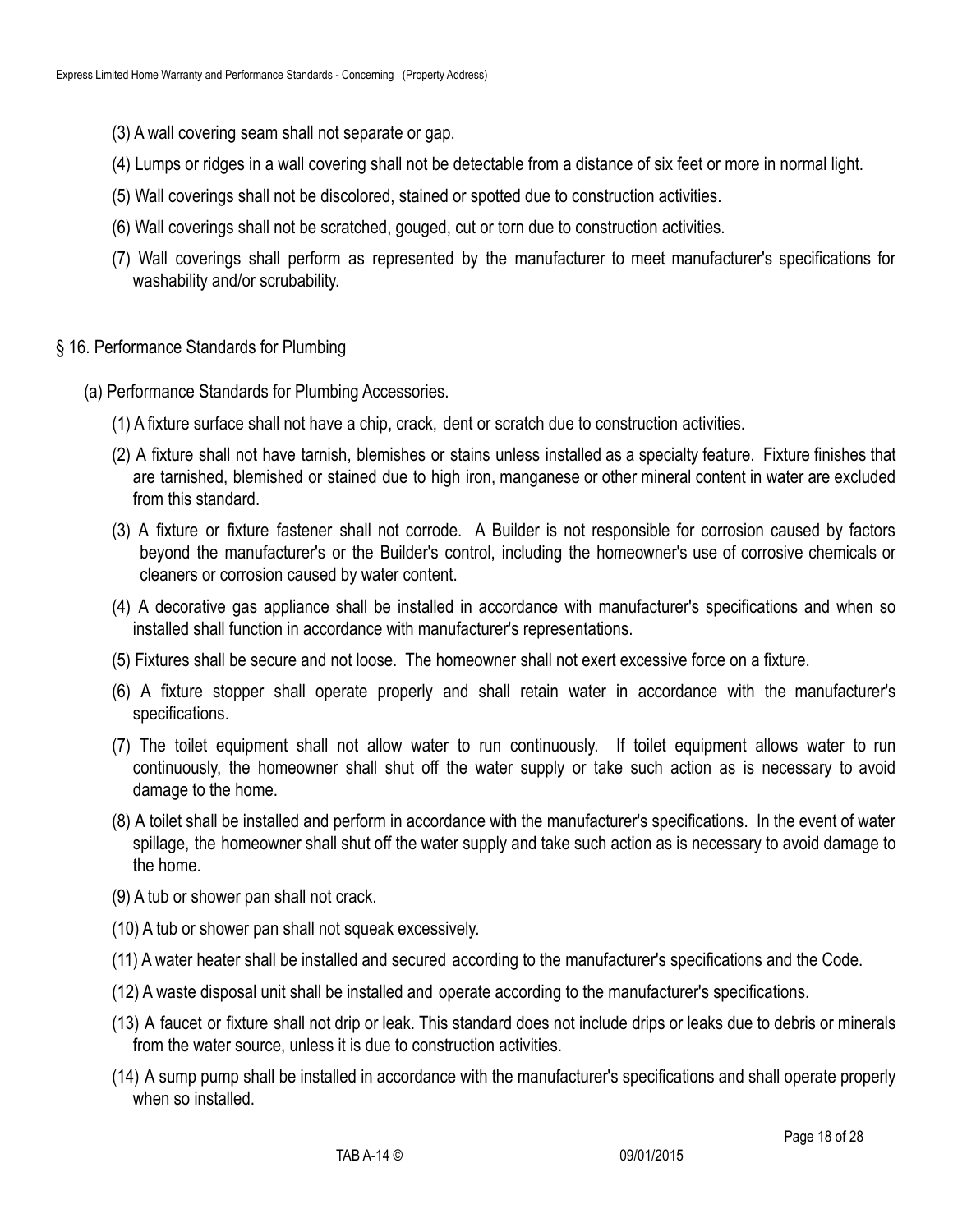- (b) Performance Standards for Pipes and Vents.
	- (1) A sewer gas odor originating from the plumbing system shall not be detectable inside the home under conditions of normal residential use. The homeowner shall keep plumbing traps filled with water.
	- (2) A vent stack shall be free from blockage and shall allow odor to exit the home.
	- (3) A water pipe shall not make excessive noise such as banging or hammering repeatedly. A water pipe subject to expansion or contraction of the pipe as warm or cool water flows through the pipe may cause a "ticking" sound temporarily. The standard stated in this subsection does not require a Builder to remove all noise attributable to water flow and pipe expansion.

#### § 17. Performance Standards for Heating, Cooling and Ventilation

- (a) Performance Standards for Heating and Cooling.
	- (1) A condensation line shall not be obstructed due to construction activities. The homeowner shall periodically check for the free flow of condensate (water) from the line and clear the line when necessary.
	- (2) A drip pan and drain line shall be installed under a horizontal air handler as per the Code. The homeowner shall periodically check for the free flow of condensate (water) from the line and clear the line when necessary.
	- (3) Insulation shall completely encase the refrigerant line according to Code. The homeowner shall ensure that insulation on the refrigerant line is not damaged or cut due to home maintenance or landscape work.
	- (4) An exterior compressor unit shall be installed in accordance with the manufacturer's instructions and specifications. The bottom of the exterior compressor unit support shall not be below ground level. The homeowner shall ensure that settlement of the exterior compressor unit pad does not occur due to home maintenance, landscape work or excessive water from irrigation.
- (b) Performance Standards for Venting.
	- (1) An appliance shall be vented according to the manufacturer's specifications.
	- (2) Back draft dampers shall be installed and function according to the manufacturer's specifications.
- (c) Performance Standards for Ductwork. Ductwork shall not make excessive noise.
	- (1) The flow of air, including its velocity, or the expansion of ductwork from heating and cooling may cause common "ticking" or "crackling" sounds. The Builder shall have no responsibility for correction in such cases.
	- (2) The homeowner shall not place any object on the ductwork.
- § 18. Performance Standards for Electrical Systems and Fixtures
	- (a) Excessive air infiltration shall not occur around electrical system components or fixtures.
	- (b) A fixture or trim plate shall not be chipped, cracked, dented or scratched due to construction activities.
	- (c) A fixture or trim plate finish shall not be tarnished, blemished or stained due to construction activities.
	- (d) A fixture, electrical box or trim plate shall be installed in accordance with the Code and shall be plumb and level.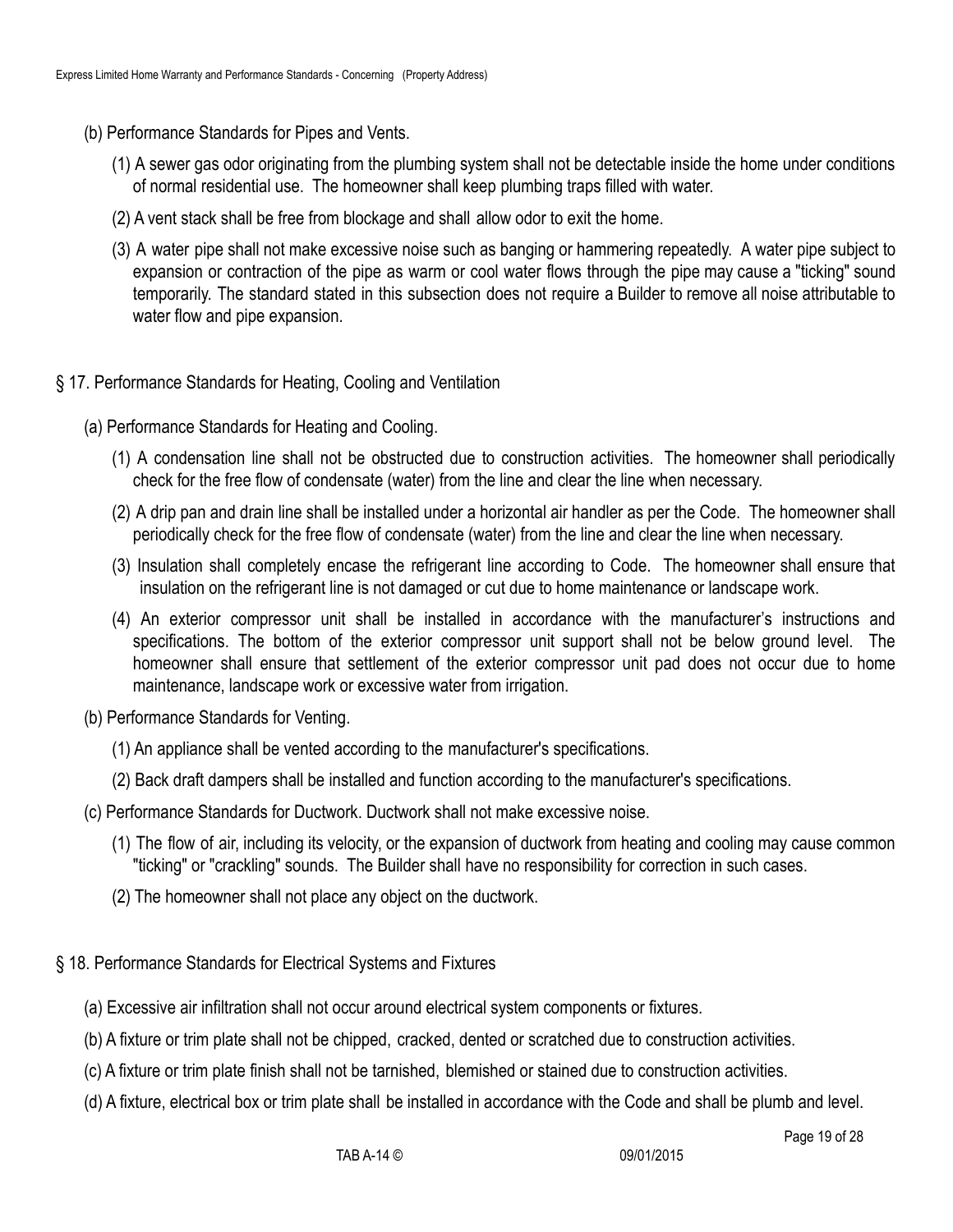- (e) Fixtures, such as lights, fans and appliances shall operate properly when installed in accordance with the manufacturer's specifications.
- (f) A smoke detector shall operate according to the manufacturer's specifications and shall be installed in accordance with the Code.
- (g) An exhaust fan shall operate within the manufacturer's specified noise level.
- (h) A carbon monoxide detector shall operate according to the manufacturer's specifications and shall be installed in accordance with the Code.
- § 19. Performance Standards for Interior Trim
	- (a) Performance Standards for Trim.
		- (1) An interior trim joint separation shall not equal or exceed 1/8 of an inch in width or shall not separate from adjacent surfaces equal to or in excess of 1/8 inch and all joints shall be caulked or puttied.
		- (2) The interior trim shall not have surface damage, such as scratches, chips, dents, gouges, splits, cracks, warping or cupping that is visible from a distance of six feet or more in normal light due to construction activities.
		- (3) A hammer mark on trim shall not be visible from a distance of six feet or more when viewed in normal light.
		- (4) A nail or nail hole in interior trim shall not be visible from a distance of six feet or more when viewed in normal light.
	- (b) Performance Standards for Shelving. Shelving, rods and end supports shall be installed in accordance with the measurements stated in this subsection. The length of a closet rod shall not be shorter than the actual distance between the end supports in an amount equal to or exceeding 1/4 of an inch. The length of a shelf shall not be shorter than the actual distance between the supporting walls by an amount equal to or exceeding 1/4 of an inch. End supports shall be securely mounted.
	- (c) Performance Standard for Cabinet Doors. Cabinet doors shall open and close with reasonable ease. Cabinet doors shall be even and shall not warp more than 1/4 inch when measured from the face to the point of the furthermost point of the door or drawer front when closed. Some warping, cupping, bowing or twisting is normally caused by surface temperature and humidity changes.
- § 20. Performance Standards for Mirrors, Interior Glass and Shower Doors
	- (a) A mirror, interior glass or shower door shall not be loose and shall be securely mounted or attached to the supporting surface. Fixtures, such as towel bars or door handles, shall be securely mounted.
	- (b) A mirror, interior glass or shower door shall not be damaged due to construction activities.
	- (c) A shower door shall not leak due to Builder or construction activities.
	- (d) Imperfections in a mirror or shower door shall not be visible from a distance of two feet or more when viewed in normal light.
	- (e) When opening and closing, a shower door shall operate easily and smoothly without requiring excessive pressure.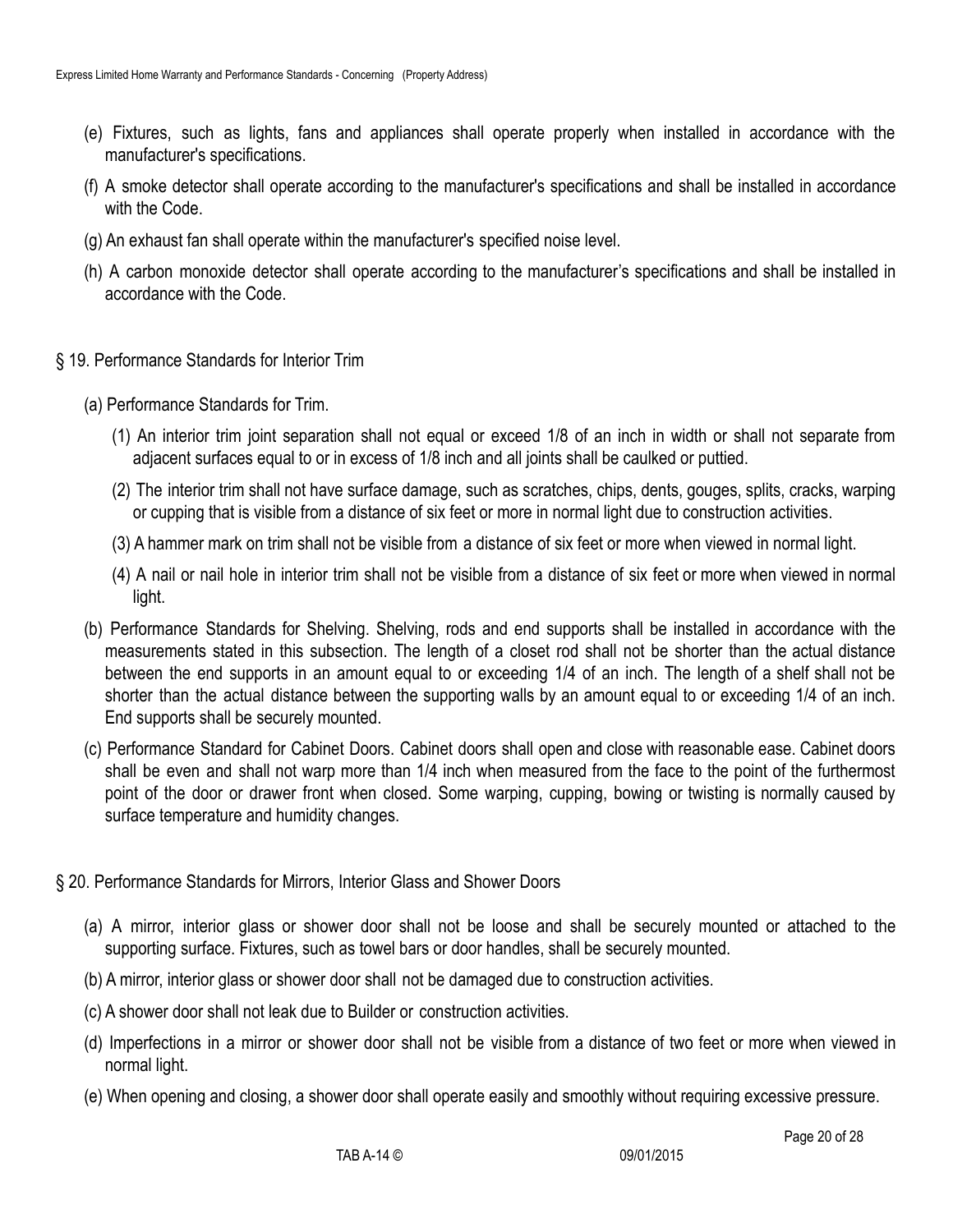- § 21. Performance Standards for Hardware and Ironwork
	- (a) Performance Standards for Hardware.
		- (1) Hardware finishes shall not be tarnished, blemished, corroded or stained due to construction activities, unless the finish is installed as a specialty feature. The Builder is not responsible for tarnished, blemished, or stained hardware finishes that have been damaged by factors that are beyond the manufacturer's or the Builder's control such as the homeowner's use of abrasive pads or cleaners, harsh chemicals, alcohol, organic solvents or deterioration caused by exposure to outdoor elements such as salt air or humidity.
		- (2) Hardware shall function properly, without catching binding or requiring excessive force to operate.
		- (3) Hardware shall not be scratched, chipped, cracked or dented due to construction activities.
		- (4) Hardware shall be installed securely and shall not be loose. The homeowner shall not exert excessive force on hardware.
	- (b) Performance Standards for Interior Ironwork.
		- (1) Interior ironwork shall not rust.
		- (2) The Builder is not responsible for ironwork finishes that rust due to factors that are beyond the manufacturer's or the Builder's control such as the homeowner's use of abrasive pads or cleaners, harsh chemicals, alcohol, organic solvents or deterioration caused by exposure to humidity.
- § 22. Performance Standards for Countertops and Backsplashes
	- (a) Performance Standards for Countertops and Backsplashes Generally.
		- (1) A countertop or backsplash shall be secured to substrate in accordance with manufacturer's specifications.
		- (2) For non-laminate countertops and backsplashes, the joints between countertop surfaces, between the countertop surface and the backsplash or side-splash and between adjoining backsplash panels may be visible, but shall not separate.
		- (3) Countertops shall be level to within 1/4 of an inch in any six-foot measurement.
		- (4) A countertop surface or edge shall not be damaged, broken, chipped or cracked due to construction activities.
		- (5) A countertop shall not bow or warp in an amount equal to or exceeding 1/16 of an inch per lineal foot.
		- (6) Counter and vanity top material should not delaminate.
	- (b) Performance Standards for Laminate Countertops and Backsplashes.
		- (1) Laminate countertops and backsplashes shall not delaminate and shall remain securely attached to the substrate. Delamination is the separation of the finish surface veneer from the substrate material.
		- (2) A seam in a laminate countertop or backsplash may be visible but shall not be separated or displaced.
		- (3) A surface imperfection in a laminate countertop or a backsplash shall not be visible from a distance of three feet or more when viewed in normal light due to construction activities.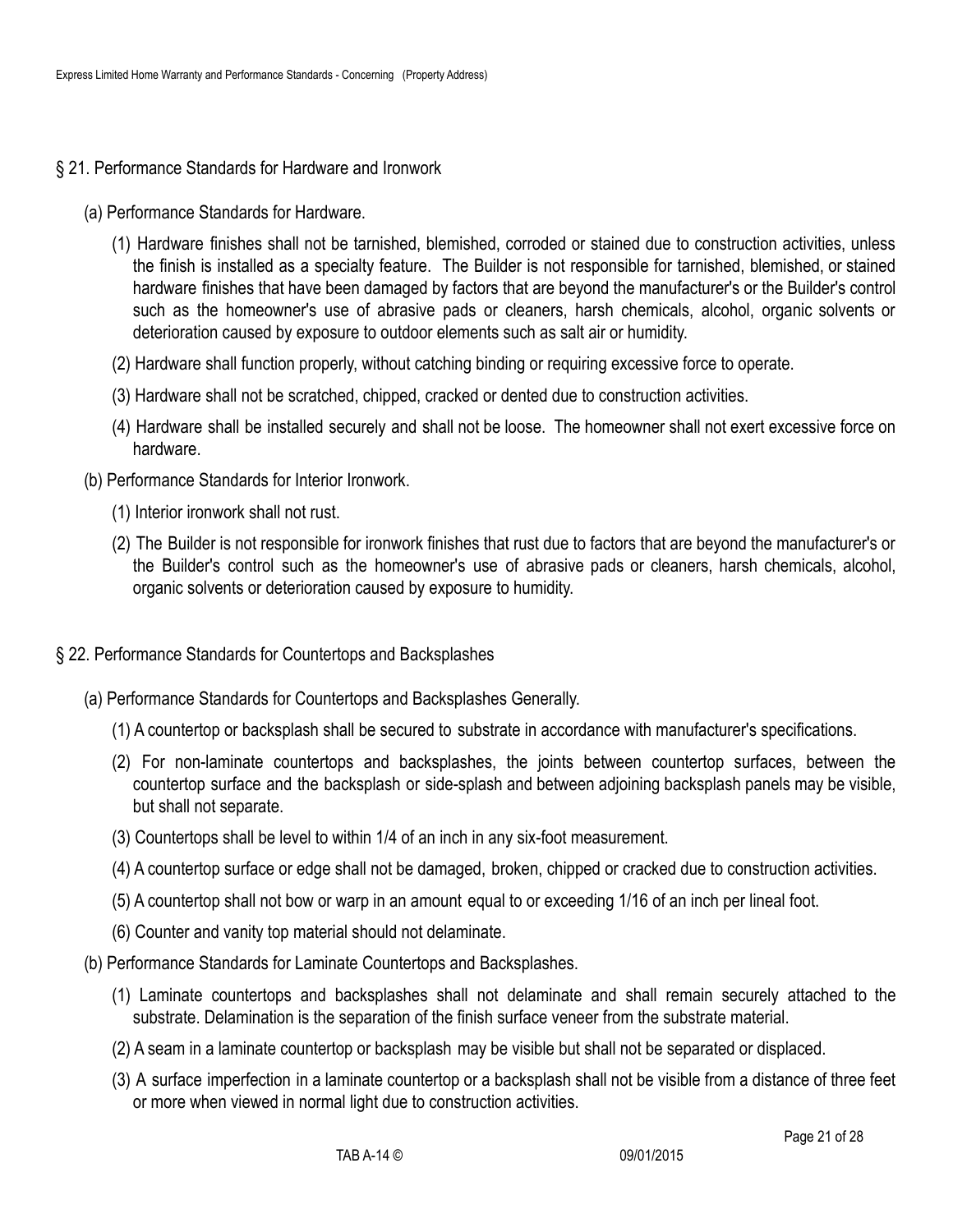- § 23. Performance Standards for Fireplaces
	- (a) A refractory panel shall not crack or separate. The homeowner shall not use synthetic logs or other materials if not approved by the manufacturer.
	- (b) A fireplace door shall operate properly. Fireplace doors shall meet evenly and shall not be out of alignment from one another in an amount equal to or exceeding 1/8 of an inch in any direction.
	- (c) A fireplace shall not have a gas leak.
	- (d) Gas logs shall be positioned in accordance with the manufacturer's specifications. The homeowner shall not incorrectly reposition or relocate the logs after the original placement. The homeowner shall not place the logs in a manner that does not allow the flame to flow through the logs according to the manufacturer's specifications.
	- (e) A crack in masonry hearth or facing shall not be equal to or exceed 1/4 of an inch in width.
	- (f) A fireplace or chimney shall draw properly.
	- (g) A firebox shall not have excessive water infiltration under normal weather conditions.
	- (h) A fireplace fan shall not exceed the noise level established by the manufacturer's specifications.
- § 24. Performance Standards for Irrigation Systems
	- (a) An irrigation system shall not leak, break or clog due to construction activities or due to soil settlement.
	- (b) An irrigation system shall be installed such that sprinkler coverage shall be complete and water shall not spray an unintended area due to construction activities.
	- (c) The irrigation system control shall operate in accordance with manufacturer's specifications. The Builder shall provide the homeowner with instructions on the operation of the irrigation system at closing.
- § 25. Performance Standards for Fencing
	- (a) A fence shall not fall over and shall not lean in excess of two inches out of plumb due to construction activities.
	- (b) A wood fence board shall not be broken due to construction activities. Wood fence board shall not become detached from the fence due to construction activities of the Builder.
	- (c) A masonry unit or mortar in a fence shall not be broken or loose. A crack in a masonry unit shall not occur. A crack in the mortar shall not equal or exceed 1/8 of an inch in width.
	- (d) A masonry wall shall have adequate weep holes in the lowest course as required by the Code to allow seepage to pass through the wall.
- § 26. Performance Standards for Yard Grading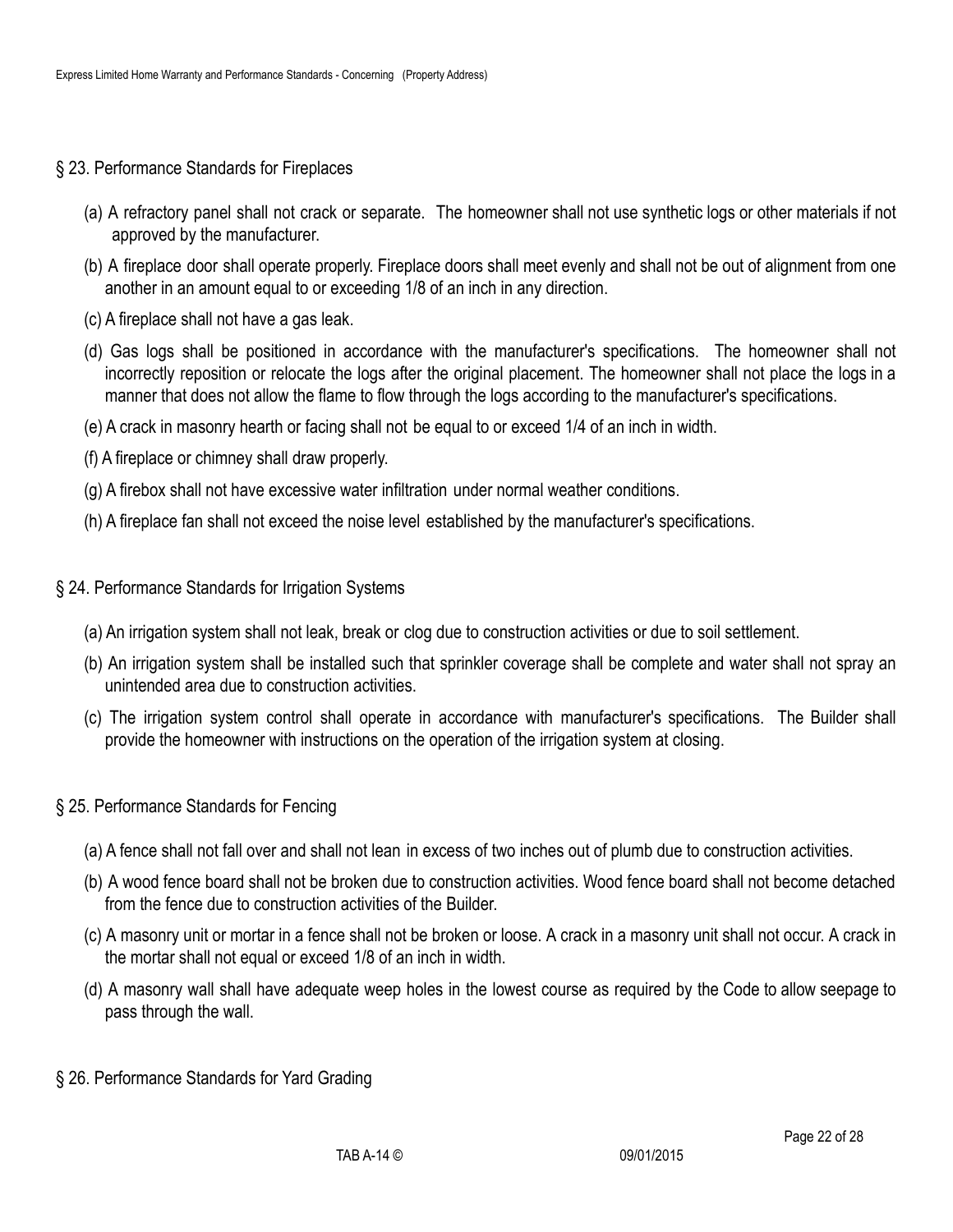- (a) Yards shall have grades and swales that provide for proper drainage away from the home in accordance with the Code or other governmental regulations. The homeowner shall maintain the drainage pattern and protect the grading contours from erosion, blockage, over-saturation or any other changes. The possibility of standing water, not immediately adjacent to the foundation but in the yard, after prolonged or an unusually heavy rainfall event should be anticipated by the homeowner.
- (b) Settling or sinking of soil shall not interfere with the drainage patterns of the lot or have a vertical depth of six inches or more.
- § 27. Performance Standards for Pest Control. Eave returns, truss blocks, attic vents and roof vent openings shall not allow rodents, birds, and other similar pests into home or attic space.
- § 28. Performance Standards for Electrical Delivery Systems
	- (a) Performance Standards for Electrical Wiring.
		- (1) Electrical wiring installed inside the home shall be installed in accordance with the Code and any other applicable electrical standards and shall function properly from the point of demarcation, as determined by the respective utility. The Builder shall not be responsible for utility improvements from the meter/demarcation point to the utility poles or the transformer.
		- (2) Electrical wiring shall be capable of carrying the designated load as set forth in the Code. All electrical equipment shall be used for the purposes and/or capacities for which it was designed and in accordance with manufacturer's specifications.
	- (b) Performance Standards for the Electrical Panel, Breakers and Fuses.
		- (1) The electrical panel and breakers shall have sufficient capacity to provide electrical service to the home during normal residential usage. The Builder is not responsible for electrical service interruptions caused by external conditions such as power surges, circuit overloads and electrical shorts.
		- (2) The electrical panel and breakers shall have sufficient capacity to provide electrical service to the home during normal residential usage such that a circuit breaker shall not trip and fuses shall not blow repeatedly under normal residential electric usage. The Builder is not responsible for circuit breaker trips or blown fuses that have functioned as designed to protect the home from external conditions such as power surges, circuit overloads and shorts.
	- (c) Performance Standards for Electric Outlets with Ground Fault Interrupters.
		- (1) Electrical outlets with ground fault interrupters shall be installed and operate in accordance with the Code and manufacturer's specifications. If ground fault interrupters trip repeatedly under normal residential usage, the Builder shall take such action as is necessary to ensure that the electrical outlets with ground fault interrupters are installed in accordance with the Code and manufacturer's instructions and specifications and that they operate properly during normal residential electrical usage.
		- (2) The homeowner shall not plug appliances that require constant electrical flow, such as refrigerators and freezers, into an outlet with a ground fault interrupter.
	- (d) Performance Standards for Fixtures, Outlets, Doorbells and Switches.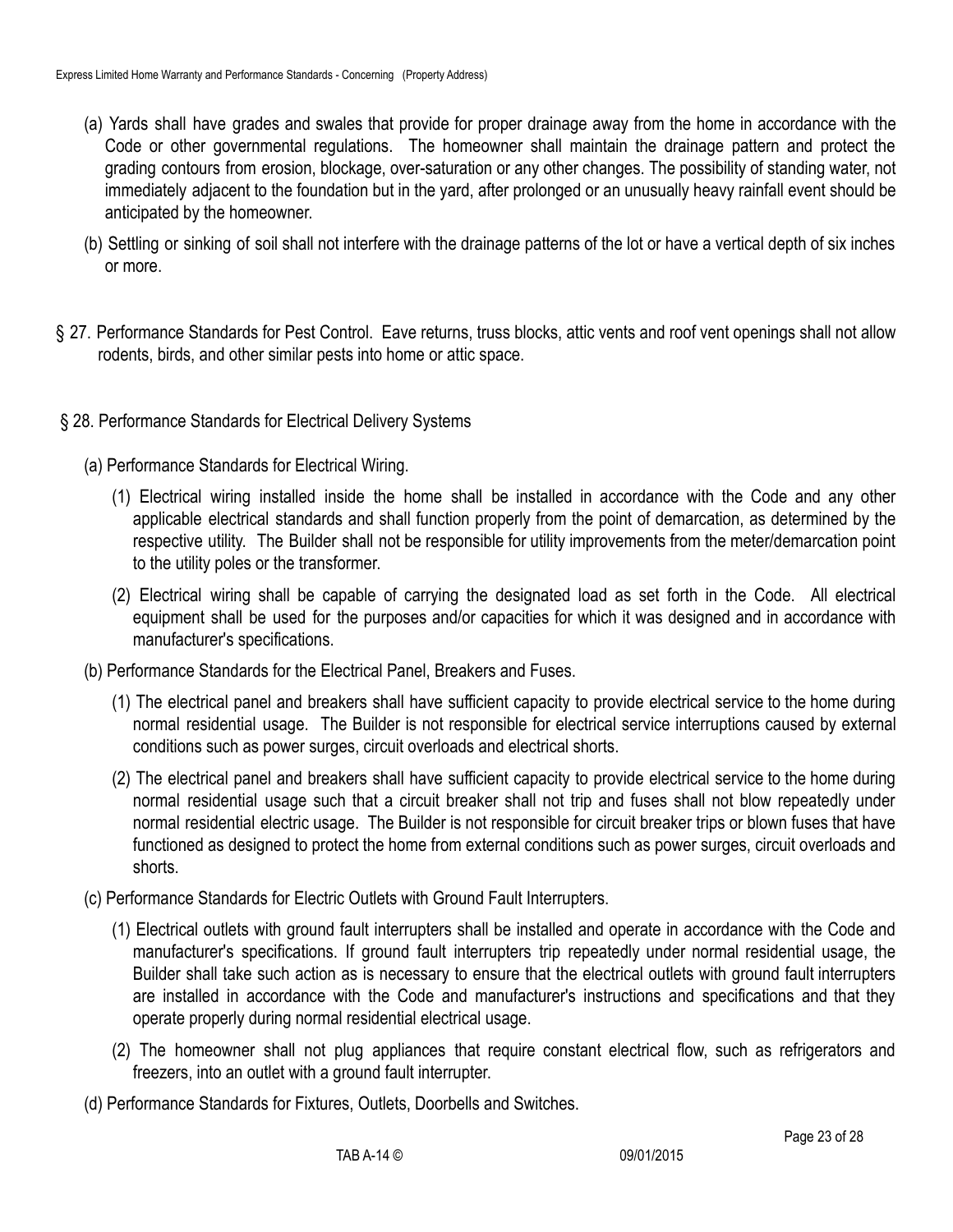- (1) An outlet, doorbell or switch shall be installed in accordance with the manufacturer's specifications and the Code and shall operate properly when installed in accordance with the manufacturer's specifications and the Code.
- (2) A fixture, electrical box or trim plate shall be installed in accordance with the Code and manufacturer's specifications and shall be properly secured to the supporting surface.
- (3) A light shall not dim, flicker or burn out repeatedly under normal circumstances. A lighting circuit shall meet the Code.
- (e) Performance Standards for Wiring or Outlets for Cable Television, Telephone, Ethernet or Other Services.
	- (1) Wiring or outlets for cable television, telephone, ethernet or other services shall be installed in accordance with the Code and any applicable manufacturer's specifications. A Builder is not responsible for the failure of wiring or other utility service connectors or conduits that begin before the point at which the service enters the home.
	- (2) Wiring or outlets for cable television, telephone, ethernet or other services inside the home or on the home side of the meter/demarcation point shall function properly when installed in accordance with the performance standard in paragraph (1) of this subsection. A Builder is not responsible for the failure of wiring or other utility service connectors or conduits that begin before the point at which the service enters the home.
- § 29. Performance Standards for Plumbing Delivery Systems
	- (a) Performance Standards for Pipes including Water and Gas Pipes, Sewer and Drain Lines, Fittings and Valves but not including pipes included in a Landscape Irrigation System.
		- (1) Pipes shall be installed and insulated in accordance with the Code and manufacturer's specifications.
			- (A) If a water pipe bursts, the Builder shall take such action as is necessary to bring the variance within the standard stated in paragraph (1) of this subsection.
			- (B) The homeowner is responsible for insulating and protecting exterior pipes and hose bibs from freezing weather and for maintaining a reasonable temperature in the home during periods of extremely cold weather. The homeowner is responsible for maintaining a reasonable internal temperature in a home regardless of whether the home is occupied or unoccupied and for periodically checking to ensure that a reasonable internal temperature is maintained.
		- (2) A water pipe shall not leak. The homeowner shall shut off water supply immediately if such is required to prevent further damage to the home.
		- (3) A gas pipe shall not leak, including natural gas, propane or butane gas. If a gas pipe is leaking, the homeowner shall shut off the source of the gas if the homeowner can do so safely.
		- (4) Water pressure shall not exceed 80 pounds per square inch in any part of the water supply system located inside the home. Minimum static pressure at the building entrance for either public or private water service shall be 40 pounds per square inch in any part of the water supply system. This standard assumes the public or community water supply reaches the home side of the meter at 40 pounds per square inch. The Builder is not responsible for water pressure variations originating from the water supply source.
		- (5) A sewer, drain, or waste pipe shall not become clogged or stopped up due to construction activities.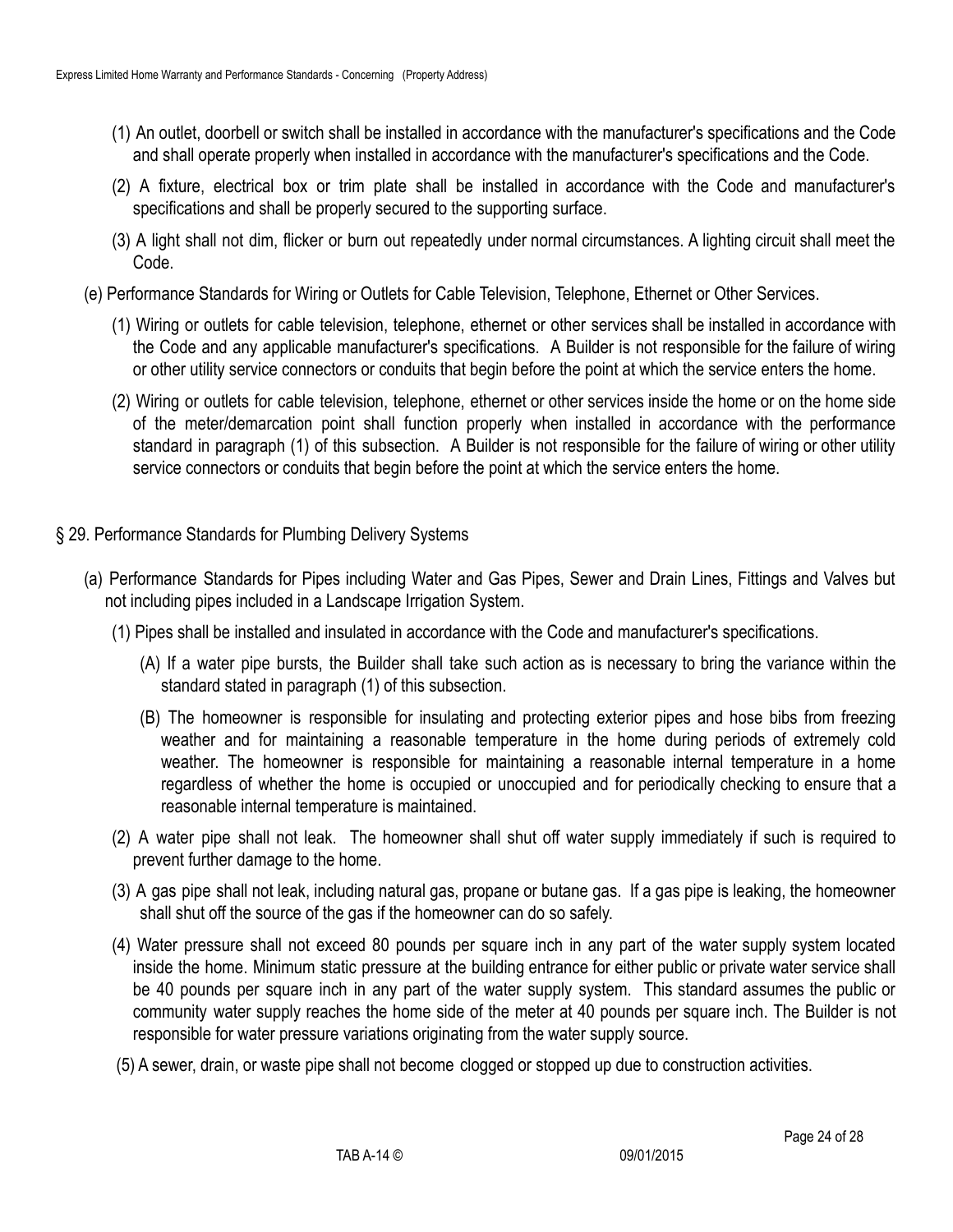- (A) The Builder shall take such action as is necessary to unclog a sewer, drain or waste pipe that is clogged or stopped up due to construction activities.
- (B) The homeowner shall shut off water supply immediately if such is required to prevent damage to the home.
- (b) Performance Standards for Individual Wastewater Treatment Systems. A wastewater treatment system should be capable of properly handling normal flow of household effluent in accordance with the Texas Commission on Environmental Quality requirements.
	- (1) The Builder shall take such action as is necessary for the wastewater treatment system to perform within the standard stated in this subsection.
	- (2) The Builder is not responsible for:
		- (A) system malfunctions or damage due to the addition of a fixture, equipment, appliance or other source of waste or water into the septic system by a person other than the Builder or a person working at the Builder's direction; or
		- (B) malfunctions or limitations in the operation of the system attributed to a design restriction imposed by state, county or local governing agencies; or
		- (C) malfunctions caused by freezing, soil saturation, soil conditions, changes in ground water table or any other acts of nature.
- § 30. Performance Standards for Heating, Air Conditioning and Ventilation Delivery Systems
	- (a) A refrigerant line shall not leak. Condensation on a refrigerant line is not a leak.
	- (b) Performance Standards for Heating and Cooling Functions.
		- (1) A heating system shall produce an inside temperature of at least 68-degrees Fahrenheit as measured two feet from the outside wall of a room at a height of three feet above the floor under local outdoor winter design conditions as specified in the Code. Temperatures may vary up to 4-degrees Fahrenheit between rooms but no less than the standard set forth above in paragraph (1) of this subsection. The homeowner's changes made to the size or configuration of the home, the heating system or the ductwork shall negate the Builder's responsibility to take measures to meet this performance standard.
		- (2) An air-conditioner system shall produce an inside temperature of at most 78-degrees Fahrenheit as measured in the center of a room at height of five feet above the floor, under local outdoor summer design conditions as specified in the Code. This standard does not apply to evaporative or other alternative cooling systems or if the homeowner makes changes to the size or configuration of the home, the air-conditioning system or the ductwork. Internal temperatures may vary up to 4-degrees Fahrenheit between rooms but no more than the standard set forth above in paragraph (2) of this subsection.
		- (3) A thermostat reading shall not differ by more than 4-degrees Fahrenheit from the actual room temperature taken at a height of five feet above the floor in the center of the room where the thermostat is located. The stated performance standard is related to the accuracy of the thermostat and not to the performance standard of the room temperature.
		- (4) Heating and cooling equipment shall be installed and secured according to the manufacturer's instructions and specification and shall not move excessively.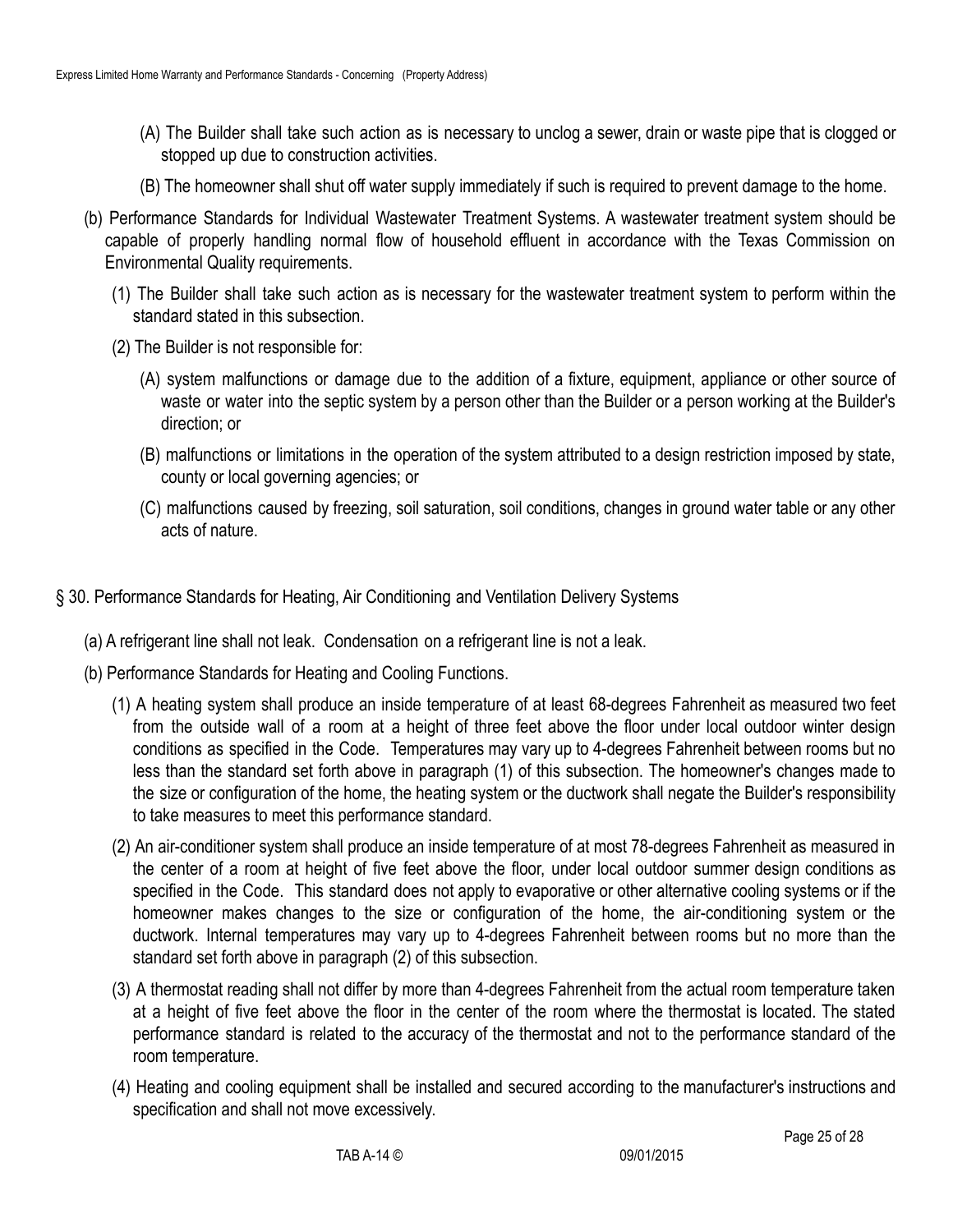- (c) Performance Standards for Vents, Grills or Registers.
	- (1) A vent, grill or register shall operate easily and smoothly when applying normal operating pressure. If a vent, grill or register does not operate easily and smoothly when applying normal pressure when adjusting, the Builder shall repair the vent, grill or register so that it operates with ease of use when applying normal operating pressure.
	- (2) A vent, grill or register shall be installed in accordance with the Code and manufacturer's instructions and specifications and shall be secured to the underlying surface.
- (d) Performance Standards for Ductwork.
	- (1) Ductwork shall be insulated in unconditioned areas according to Code.
	- (2) Ductwork shall be secured according to the manufacturer's instructions and specifications and it shall not move excessively.
	- (3) Ductwork shall be sealed and shall not separate or leak in excess of the standards set by the Code.
- § 31. Performance Standards for Major Structural Components
	- (a) Performance Standards for Slab Foundations.
		- (1) Slab foundations should not move differentially after they are constructed, such that a tilt or deflection in the slab in excess of the standards defined below arises from post-construction movement. The protocol and standards for evaluating slab foundations shall follow the ASCE Guidelines with the following modifications:
			- (A) Overall deflection from original construction shall be no greater than the overall length over which the deflection occurs divided by 360 (L/360) and must not have more than one associated symptom of distress, as described in Section 5 of the ASCE Guidelines, that results in actual observable physical damage to the home. L shall be defined as the edge to edge distance across any slab cross-section for which overall deflection is calculated. Calculations of overall deflection shall be based upon the change in elevation at each point for which an Original Construction Elevation was taken.
			- (B) The slab shall not tilt after construction in excess of one percent across any overall dimension of the home or cause structural component(s) or masonry veneer to rotate into a structurally unstable position such that the weight vector of the component part falls outside the middle third of its bearing area. Calculations of tilt shall be based upon the change in elevation at each point for which an Original Construction Elevation was taken.
		- (2) If measurements and associated symptoms of distress show that a slab foundation does not meet the deflection or tilt standards stated in paragraph (1) of this subsection, the Builder shall implement the recommendations of a Texas licensed Professional Engineer, which shall be based on the appropriate remedial measures as described in Section 7 of the ASCE Guidelines.
	- (b) Performance Standards for Major Structural Components of a Home other than Slab Foundations.
		- (1) Floor over pier and beam foundations.
			- (A) A floor over pier and beam foundation shall not deflect more than L/360 from original construction and have that movement create actual observable physical damage to the components of the home identifiable in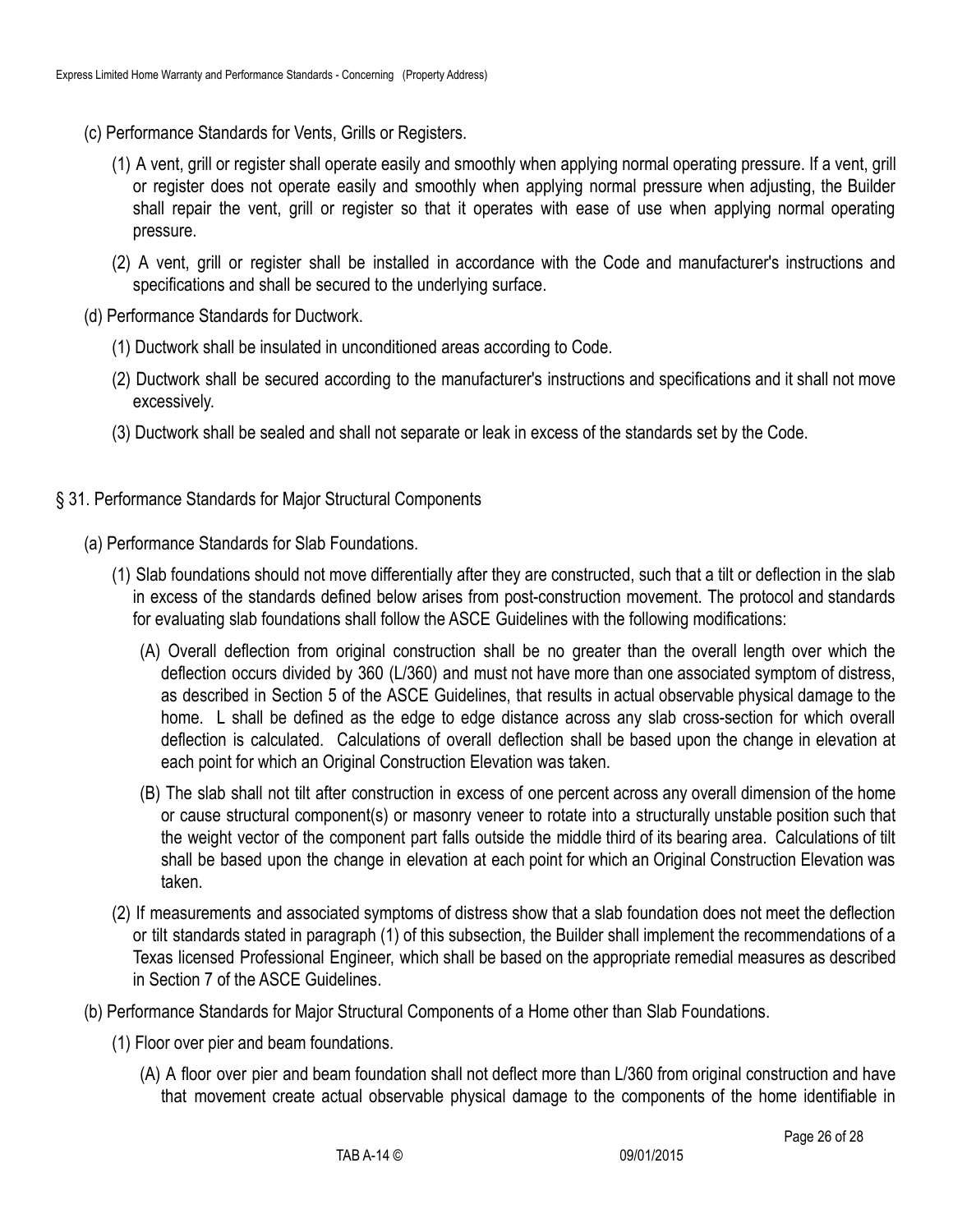Section 5.3 of the ASCE Guidelines. L shall be defined as the edge to edge distance across any slab cross-section for which overall deflection is calculated. Calculations of overall deflection shall be based upon the change in elevation at each point for which an Original Construction Elevation was taken.

- (B) If a floor over pier and beam foundation deflects more than L/360 from its original construction elevation and the movement has created actual observable physical damage to the components of a home identifiable in Section 5.3 of the ASCE Guidelines, the Builder shall implement the recommendations of a Texas licensed Professional Engineer, which shall be based on applicable remedial measures as described in Section 7 of the ASCE Guidelines.
- (2) Structural components.
	- (A) A defined structural component, other than the concrete elements of a slab foundation, shall not crack, bow, become distorted or deteriorate, such that it compromises the structural integrity of a home or the performance of a structural system of the home resulting in actual observable physical damage to a component of the home.
	- (B) If a structural component of a home, other than the concrete elements of a slab foundation, cracks, bows, is distorted or deteriorates such that it results in actual observable physical damage to a component of the home, the Builder shall take such action as is necessary to repair, reinforce or replace such structural component to restore the structural integrity of the home or the performance of the affected structural system.
- (3) Deflected structural components.
	- (A) A structural component, other than the foundation, shall not deflect more than the ratios allowed by the Code.
	- (B) If a structural component of the home, other than the foundation, is deflected more than the ratios allowed by the Code, the Builder shall repair, reinforce or replace such structural component to restore the structural integrity of the home or the performance of the affected structural system.
- (4) Damaged structural components.
	- (A) A structural component, other than the foundation, shall not be so damaged that it compromises the structural integrity or performance of the affected structural system.
	- (B) If a structural component, other than the foundation, is so damaged that it compromises the structural integrity or performance of a structural system of the home, the Builder shall take such action as is necessary to repair, reinforce or replace such structural component to restore the structural integrity of the home or the performance of the affected structural system.
- (5) Separated structural components.
	- (A) A structural component, other than the foundation, shall not separate from a supporting member more than 3/4 of an inch or such that it compromises the structural integrity or performance of the system.
	- (B) If a structural component, other than the foundation, is separated from a supporting member more than 3/4 of an inch or separated such that it compromises the structural integrity or performance of a structural system of the home, the Builder shall take such action as necessary to repair, reinforce or replace such structural component to re-establish the connection between the structural component and the supporting member, to restore the structural integrity of the home and the performance of the affected structural system.